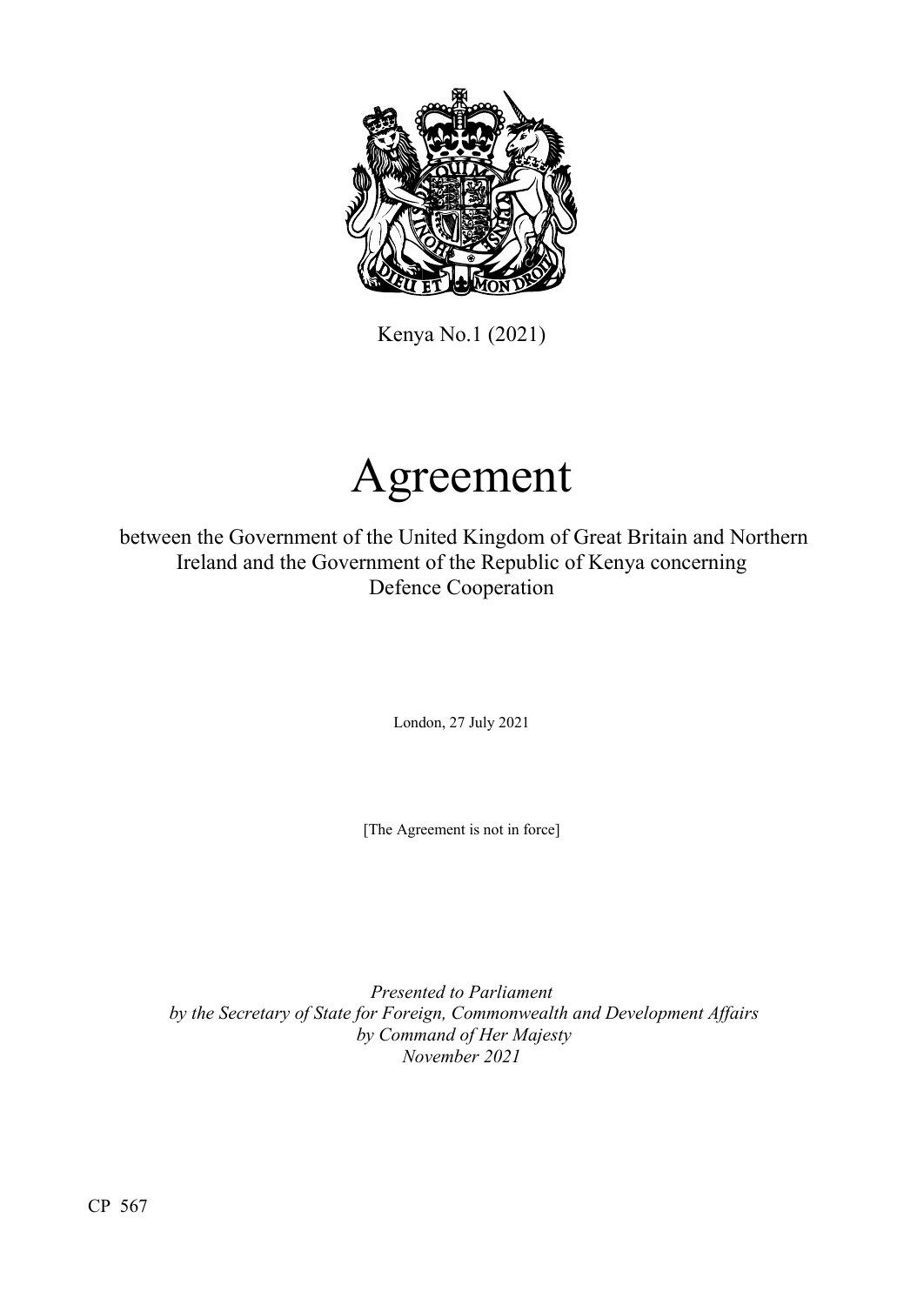

© Crown copyright 2021

This publication is licensed under the terms of the Open Government Licence v3.0 except where otherwise stated. To view this licence, visit [nationalarchives.gov.uk/doc/open-government-licence/version/3](http://www.nationalarchives.gov.uk/doc/open-government-licence/version/3)

Where we have identified any third party copyright information you will need to obtain permission from the copyright holders concerned.

This publication is available at [www.gov.uk/official-documents](http://www.gov.uk/official-documents)

Any enquiries regarding this publication should be sent to us at Treaty Section, Foreign, Commonwealth and Development Office, King Charles Street, London, SW1A 2AH

ISBN 978-1-5286-3020-7 E02694450 11/21

Printed on paper containing 75% recycled fibre content minimum

Printed in the UK by HH Global on behalf of the Controller of Her Majesty's Stationery **Office**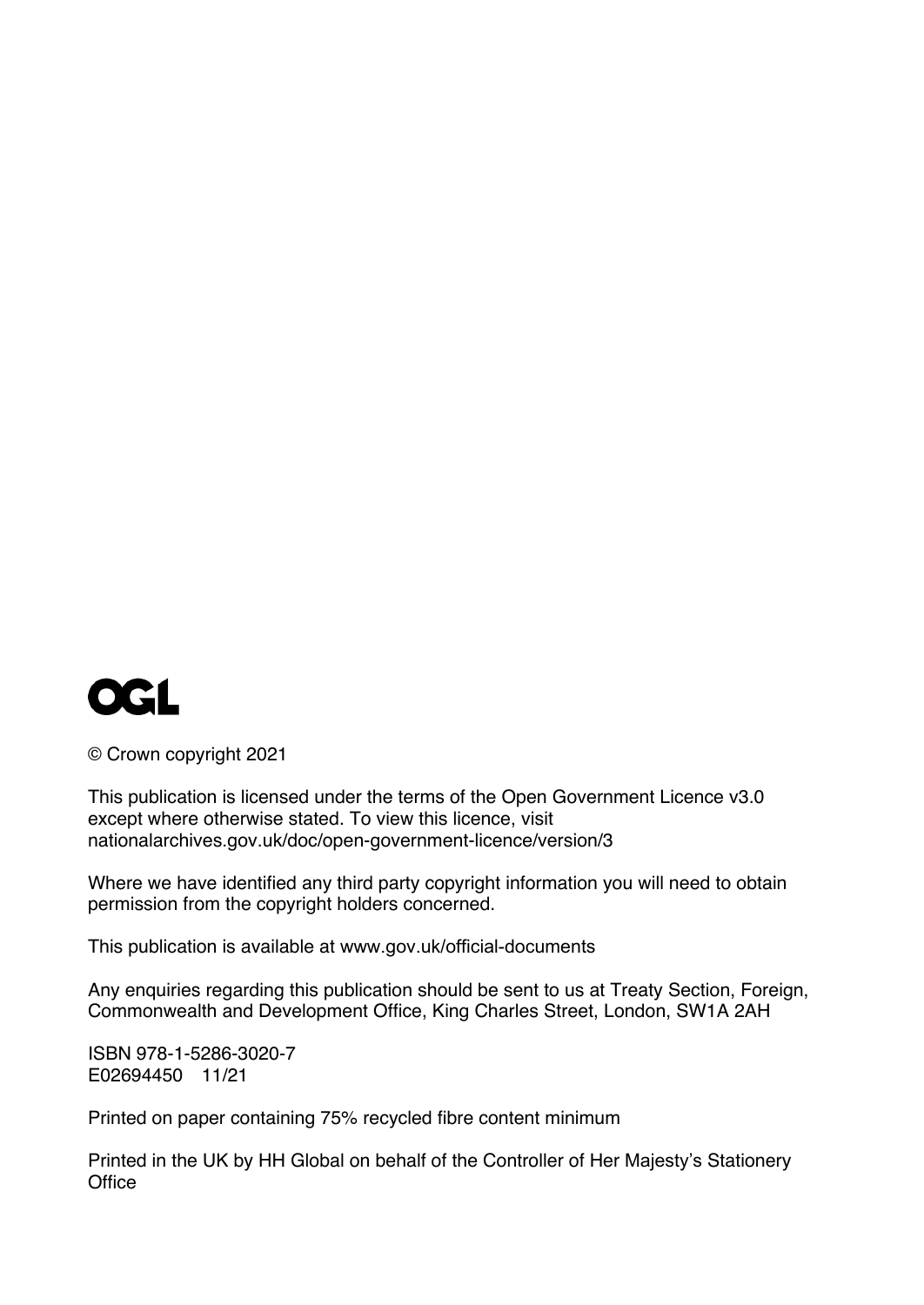# **AGREEMENT BETWEEN THE GOVERNMENT OF THE UNITED KINGDOM OF GREAT BRITAIN AND NORTHERN IRELAND AND THE GOVERNMENT OF THE REPUBLIC OF KENYA CONCERNING DEFENCE COOPERATION**

# **CONTENTS**

- Article 1 Preamble
- Article 1 Definitions
- Article 2 Aim
- Article 3 Scope and Goals
- Article 4 Forms of Cooperation
- Article 5 Implementation
- Article 6 Jurisdiction
- Article 7 Uniforms, Arms and Other Defence Articles
- Article 8 Environmental Protection
- Article 9 Access to Facilities
- Article 10 Provision of Training Areas
- Article 11 Civil Claims and Liabilities
- Article 12 Entry, Movement and Exit
- Article 13 Taxation, Importation and Exportation
- Article 14 Finance
- Article 15 Remittance of Funds
- Article 16 Identification
- Article 17 Vehicle Registration and Driving Licences
- Article 18 Training Costs and Salaries
- Article 19 Investigation Procedures for Accidents
- Article 20 Medical, Optical and Dental
- Article 21 Death of a Member of the Visiting Forces
- Article 22 Protection of Information
- Article 23 Community Relations
- Article 24 Inter-Governmental Liaison Committee
- Article 25 Settlement of Disputes
- Article 26 Entry into Force, Duration, Amendment and Termination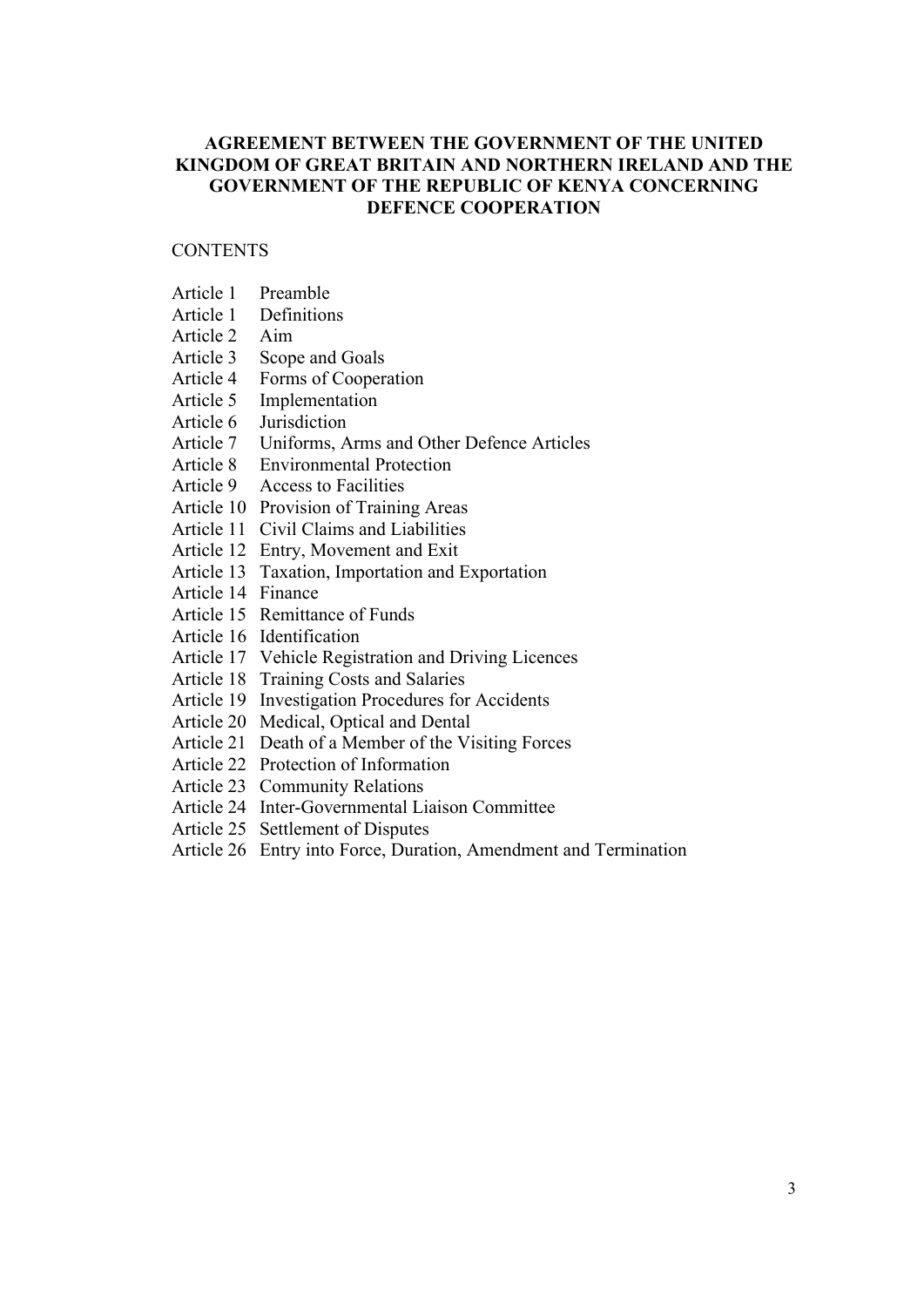### **PREAMBLE**

The Government of the United Kingdom of Great Britain and Northern Ireland and the Government of the Republic of Kenya (hereafter referred to jointly as the "Parties" and singularly as a "Party"):

**STRIVING** to strengthen the good and friendly relations between the Parties by means of close defence cooperation;

**WISHING** to acknowledge and demonstrate their mutual commitment to the continued development of their defence partnership;

**DESIRING** to draw the maximum benefit from their close defence cooperation;

**RECOGNISING** that such cooperation shall be in accordance with their respective national policies and international best practices and shall not conflict with the domestic law of their respective states nor impair the commitments undertaken by their countries in the international field;

**CONFIRMING** that the cooperation between the Parties promotes peace and stability and that this cooperation is not directed against any third country;

**IN CONSIDERATION OF** the needs of the Armed Forces of the United Kingdom of Great Britain and Northern Ireland and the Kenya Defence Forces regarding cooperation in military training, visits and technical assistance, the status of forces and other related matters,

**HAVE** agreed as follows:

# ARTICLE 1

#### **Definitions**

In this Agreement, the following definitions apply:

- a. **Armed Forces.** Means the Kenya Defence Forces or the Armed Forces of the United Kingdom of Great Britain and Northern Ireland.
- b. **Authorised Service Organisation.** Means any organisation established and operated by the Service Authorities of a Party to provide services to its Armed Forces including welfare services.
- c. **Civilian Component.** Means the civilian personnel accompanying the Visiting Forces, who are employed in the service of the Visiting Forces or employed by an Authorised Service Organisation accompanying Visiting Forces who are not stateless persons or citizens of the Host Nation or persons ordinarily resident in the Host Nation.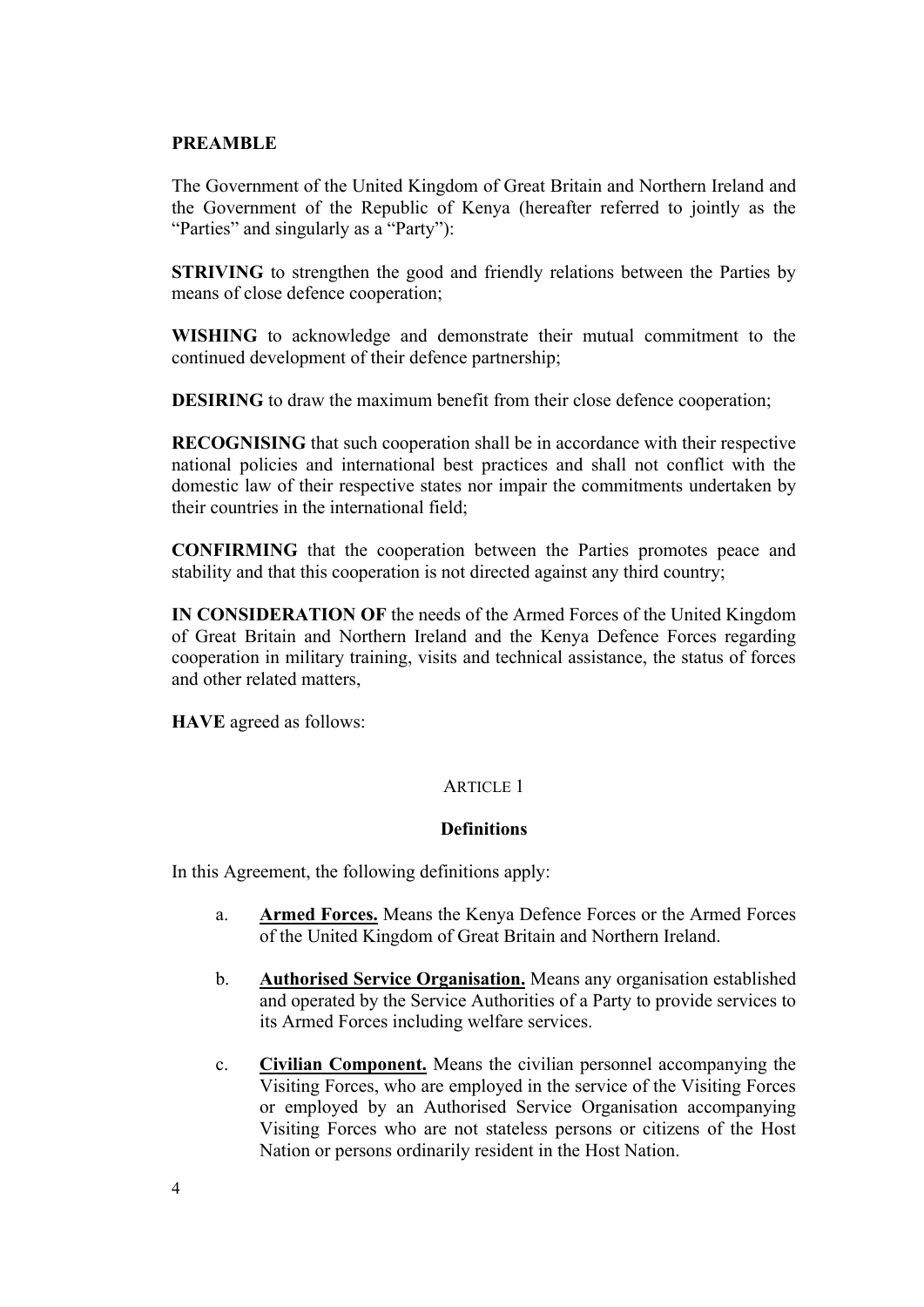- d. **Dependant.** Means a person who is not ordinarily resident in the Host Nation and who is the wife, husband or dependent child of a member of the Visiting Forces and is officially accompanying them.
- e. **Designated Training Areas.** Means private, public and/or communal land outside Gazetted Areas that the Visiting Forces may in conjunction with the Implementing Ministry procure through licences from local communities and/ or private owners for use as a Training Area.
- f. **Duty.** Includes any cess, levy, imposition, tax, or surtax, imposed by any law of the Host Nation.
- g. **Exercises or Training.** Means bilateral and multilateral exercises or training activities involving units and individuals, short term training teams, advisory support, exchanges and attachment of units.
- h. **Gazetted Areas.** Means public land allocated and reserved for use by Kenya Defence Forces for setting up its establishments including but not limited to barracks, bases, camps, detachments and Training Areas.
- i. **Host Nation.** Means the State in the territory of which the Visiting Forces are located for the purposes of this Agreement.
- j. **Implementing Arrangement.** Means a follow-on arrangement to this Agreement which may be concluded in order to set out additional details and conditions or for specific activity in which case it shall detail the resources required to undertake that activity. The Implementing Arrangement shall be a document made under this Agreement and shall be interpreted consistently with its provisions. Either Party may propose an Implementing Arrangement.
- k. **Implementing Ministry.** Means the Ministry for the time being responsible for defence and nominated by a Party to be responsible for the implementation of this Agreement under Article 5.
- l. **Official Duty.** Means the performance of a function of duty.
- m. **Sending Nation.** Means the State which sends the Visiting Forces to the Host Nation for the purposes of this Agreement.
- n. **Service Authorities.** Means the authorities of the Host Nation or the Sending Nation empowered by the law of their respective States to exercise command or jurisdiction over the Armed Forces.
- o. **Service Establishments and Installations.** Means the designated base camps including the married quarters of the Visiting Forces.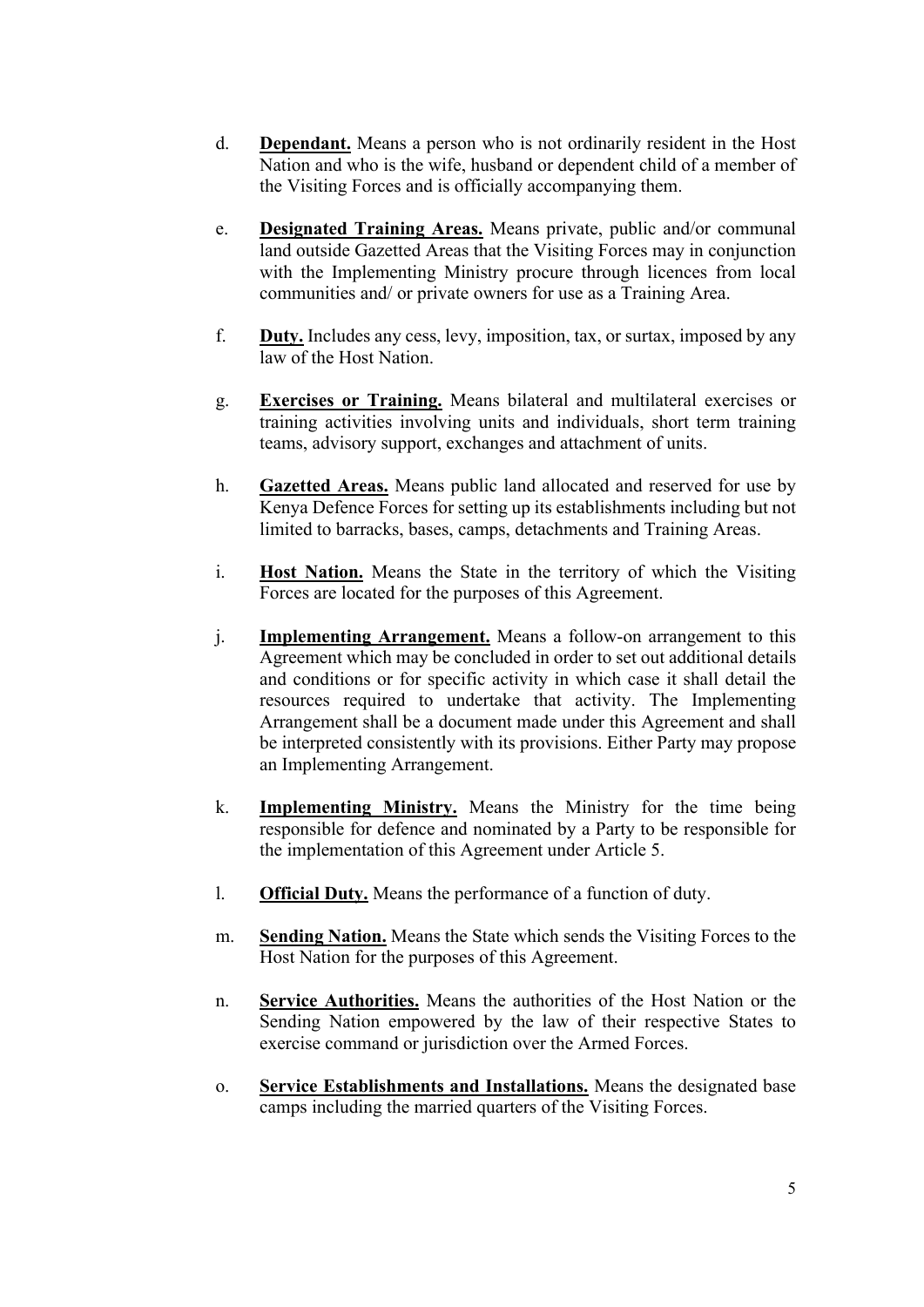- p. **Training Areas.** Means those areas on land, air and sea in the Host Nation in which Armed Forces shall be deployed for the purposes of conducting Exercises or Training and include Designated Training Areas and/or Gazetted Areas.
- q. **Visiting Forces.** Means the Armed Forces of the Sending Nation who for the time being are lawfully present in the Host Nation in time of peace under this Agreement.

# **Aim**

The aim of this Agreement is to enhance defence cooperation by identifying a framework for the exchange of experience and knowledge for the use and mutual benefit of the Parties.

#### ARTICLE<sub>3</sub>

#### **Scope and Goals**

The Parties shall, in compliance with relevant domestic and international law, pursue the goal of defence cooperation in the following areas:

- a. Security and defence policy;
- b. Initial, advanced and follow-on training of military and Ministry of Defence civilian personnel;
- c. Defence administration and welfare matters of military personnel;
- d. Counter-piracy and other maritime security activities;
- e. Peacetime military activities;
- f. Protection of the environment;
- g. Military medical services including research and development;
- h. Military sports;
- i. Disaster relief and humanitarian operations by the Armed forces;
- j. Military exercises;
- k. Counter-terrorism;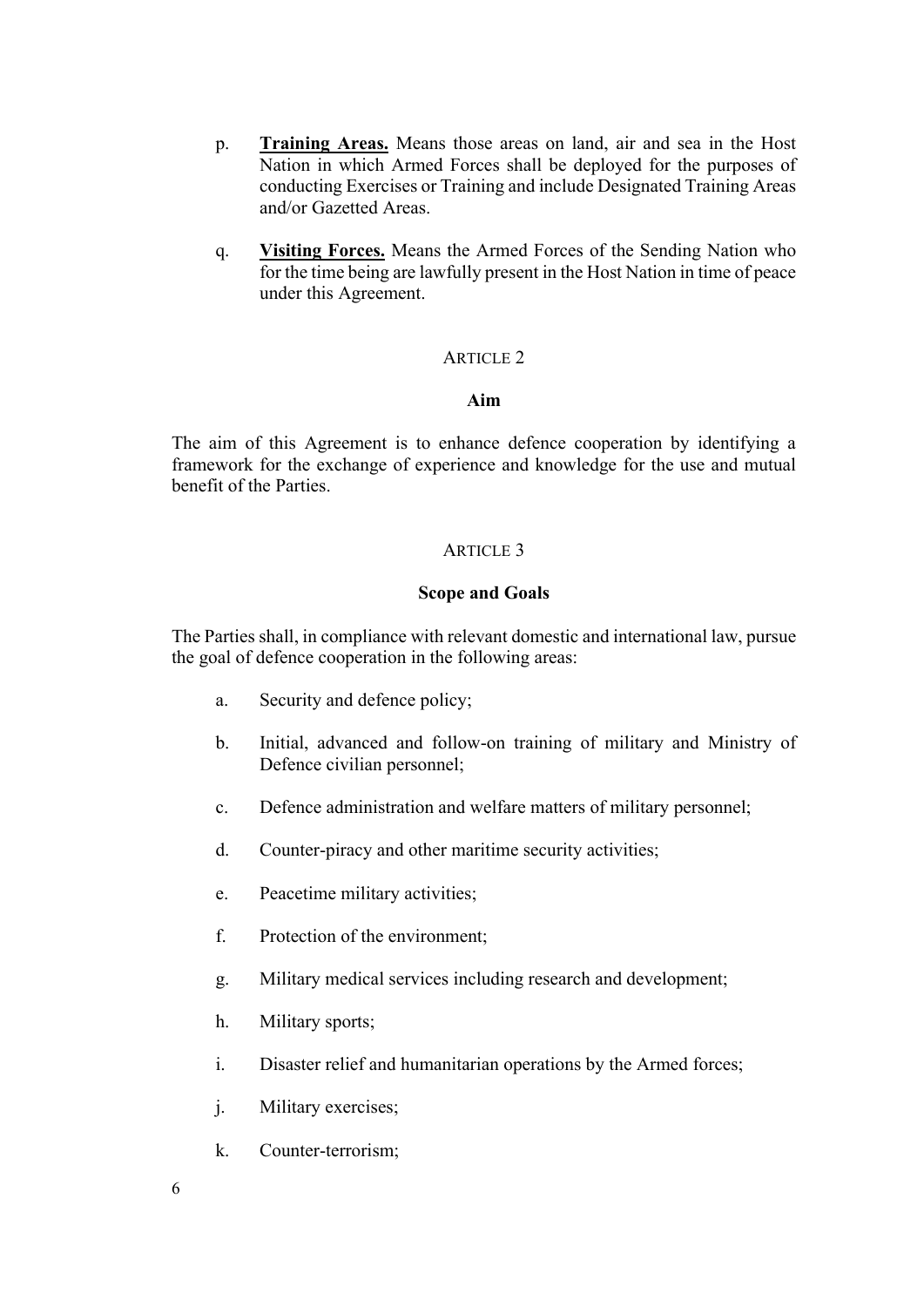- l. Information operations training;
- m. Defence civilian component;
- n. Exchange visits of military personnel;
- o. Mapping/survey and exchange of geographic materials;
- p. Other areas of mutual interest which may be decided upon in future.

# **Forms of Cooperation**

1. Defence cooperation between the Parties shall be based on the principle of reciprocity and shall be implemented primarily along the following lines:

- a. Mutual visits by delegations of high-ranking representatives from the defence sector;
- b. Staff talks and technical meetings;
- c. Meetings between equivalent defence institutions;
- d. Exchange of teaching and training personnel as well as students from military training institutions;
- e. Participation in training courses, practical training, seminars, round-table discussions and symposia;
- f. Visits by Service personnel, warships and other Government ships and aircraft;
- g. Military exercises;
- h. Any other form of Military cooperation in areas agreed upon.

2. The Parties agree to co-operate in the management and operation of the Counter-Improvised Explosives Devices Capability at the Humanitarian Peace Support School. In particular, the Government of the United Kingdom of Great Britain and Northern Ireland shall support the implementation of programmes and the maintenance of instruction equipment at the Counter-Improvised Explosives Department Wing of the Humanitarian Peace Support School.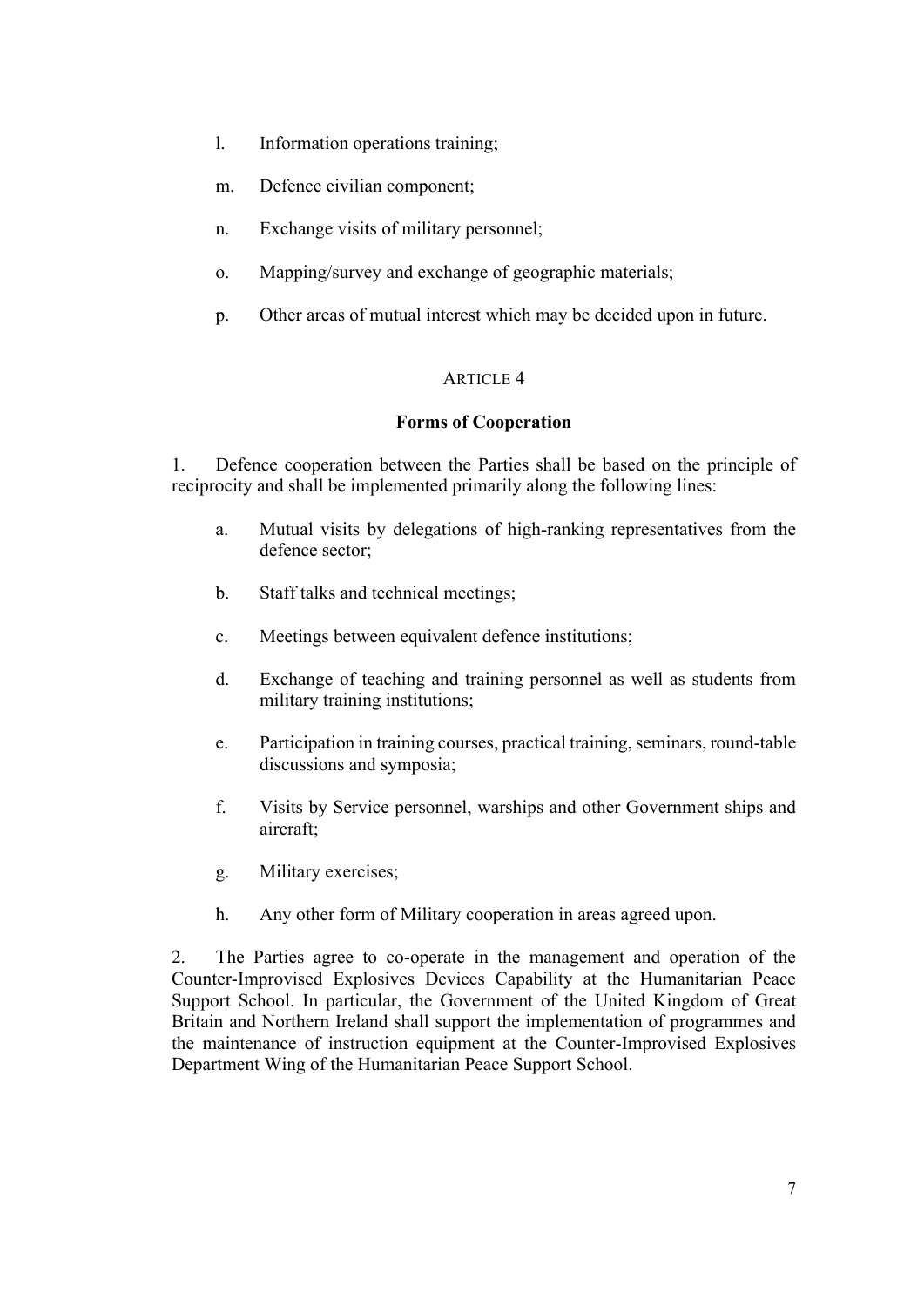# **Implementation**

1. On entry into force of this Agreement both Parties shall take appropriate action to designate the other Party as a Visiting Force in accordance with its relevant laws.

2. All activities under this Agreement shall be implemented in conformity with the domestic law in force in the Host Nation. Implementation of some aspects of the Agreement may be covered by Implementing Arrangements.

3. The Parties shall designate an Implementing Ministry as the focal point of contact to implement this Agreement and coordinate the activities referred to herein; and may provide liaison officers to Visiting Forces. The Parties shall by 31<sup>st</sup> March of each year, negotiate and agree on the activities to be undertaken in that year.

4. Visiting Forces shall be treated, except as otherwise provided for in this Agreement, as members of the Armed Forces of the Host Nation of equivalent rank.

5. Visiting Forces shall not take part in hostilities or other operations of a warlike nature, or which are concerned with the preservation of peace, internal security or enforcement of law and order, in the Host Nation.

6. The Host Nation may provide assistance to the Visiting Forces from time to time as it may deem necessary, fit and expedient. Visiting Forces shall observe rules, orders and safety measures applied in the institution or establishment where activities take place, and shall abstain from infringing the laws of the Host Nation and from any political activities or any other activity that may be inconsistent with the spirit of this Agreement. The Service Authorities shall take such necessary precautions or measures for the proper observance of these provisions.

7. Visiting Forces deployed in training and advisory posts shall not be given operational responsibilities in the Armed Forces of the Host Nation.

# ARTICLE 6

# **Jurisdiction**

1. Visiting Forces shall be subject to, abide by and respect the Constitution, laws and regulations of the Host Nation at all times.

2. The relevant authorities of the Host Nation shall have jurisdiction over any member of the Visiting Forces, the Civilian Component or Dependants for any criminal offence committed in contravention of any law of the Host Nation, customary international law, treaty or any agreement to which the Host Nation's Government is a party to, save for instances where under this Agreement such jurisdiction is expressly conferred on the Service Authorities of the Sending Nation.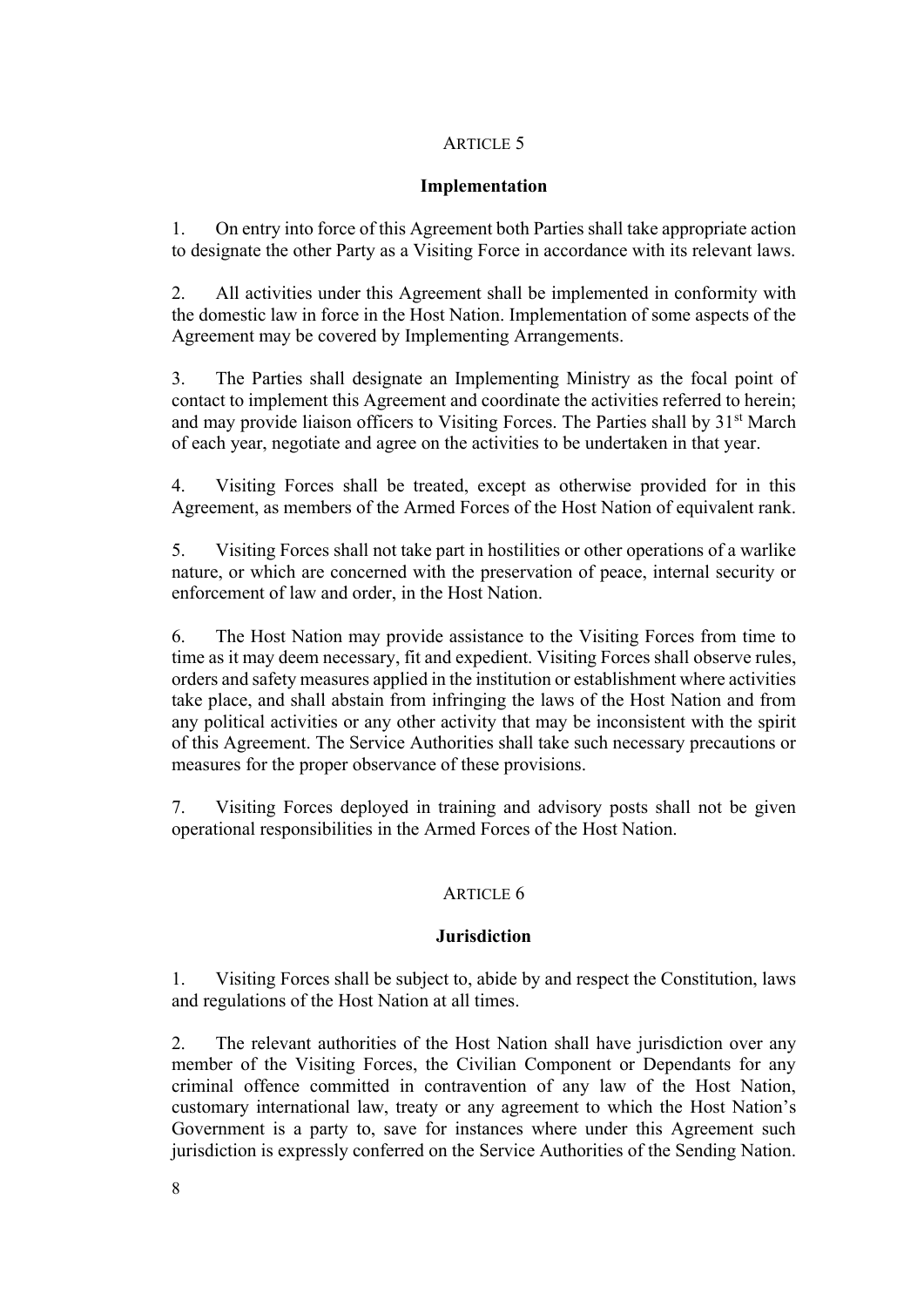3. The Service Authorities of the Sending Nation shall have the right to exercise within the territory of the Host Nation or on board any vessel or aircraft of the Host Nation all criminal and disciplinary jurisdiction conferred on them by the law of the Sending Nation over Visiting Forces.

4. The Service Authorities of the Sending Nation shall have jurisdiction over a member of the Visiting Forces if:

- a. The offence is solely against the property or security of the Visiting Forces or the Sending Nation;
- b. The offence is solely against the person or property of another member of the Visiting Forces, the Civilian Component or a Dependant; or
- c. The offence arises out of an act or omission done in the course of Official Duty by any member of the Visiting Forces. The Inter-Governmental Liaison Committee, established under Article 24, shall determine whether an offence arises out of an act or omission done in the course of Official Duty.

5. Any offence not arising in the course of Official Duty in accordance with paragraph 4(c) of this Article or that does not fall under paragraphs 4(a) and 4(b) of this Article shall be subject to the primary right of the Host Nation to exercise jurisdiction. For the avoidance of doubt the following offences are not to be considered offences arising out of an act or omission in the course of Official Duty:

- a. Sexual offences;
- b. Torture;
- c. Inhumane or degrading treatment of persons;
- d. Transnational organised crimes;
- e. Slavery;
- f. Offences against the Host Nation's security;
- g. Robbery;
- h. Attempting, aiding and abetting the commission of the aforementioned offences.

6. The relevant authorities of the Party having the primary right to exercise jurisdiction shall give sympathetic consideration to a request from the authorities of the other Party to waive that right in cases where that other Party considers such a waiver to be of particular importance and in cases of minor offences where the authorities of the Host Nation have the primary right and where the Service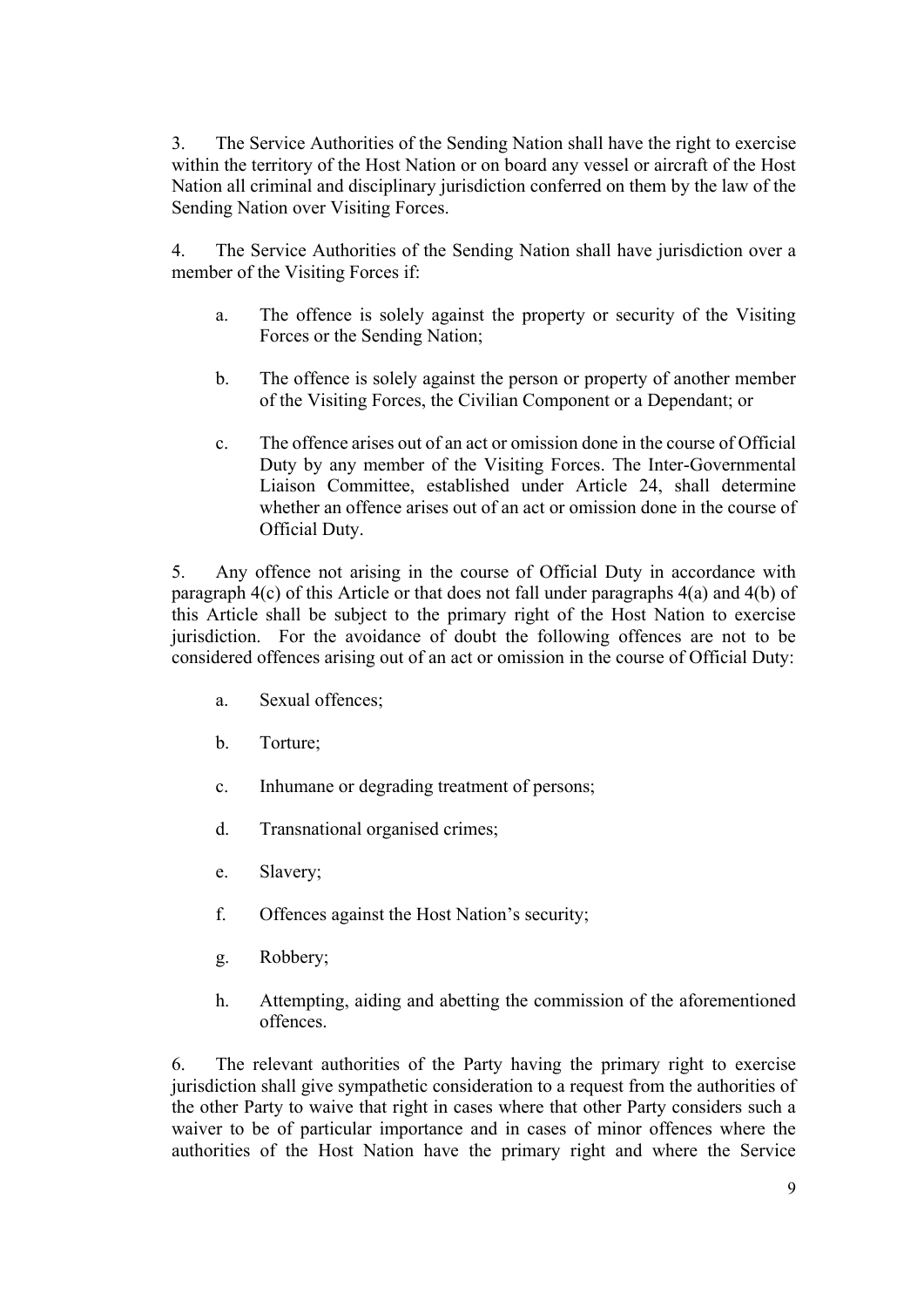Authorities of the Sending Nation can impose a suitable punishment by disciplinary action without recourse to a trial. If the relevant authorities having the primary right decide not to exercise jurisdiction, they shall notify the appropriate authorities of the other Party as soon as practicable. The waiver by one Party of its primary right to exercise jurisdiction shall not preclude that Party from exercising its right to jurisdiction in matters where the other chooses not to exercise its own right to jurisdiction.

7. The Service Authorities of the Sending Nation shall consider waiving jurisdiction granted in paragraph 4(c) of this Article, in any incident where an offence arising out of an act or omission done in the course of Official Duty by a member of the Visiting Forces has caused the death of, or serious injury to, a person who is not a member of the Visiting Forces, the Civilian Component or a Dependant.

8. Notwithstanding paragraph 7, either Party shall have the right to refer any such incident, to the Inter-Governmental Liaison Committee which shall determine whether the Sending Nation shall waive jurisdiction in a particular case in accordance with Article 24.

9. The Attorney General or the Minister of Justice of the Host Nation may by certificate certify the existence of the public interest or the interest of administration of justice of the Host Nation which would in his/her opinion necessitate the exercise of the Host Nation jurisdiction. Such certificate shall be submitted to the Inter-Governmental Liaison Committee and the Sending Nation for consideration pursuant to Article 24 of this Agreement.

10. In the event of an incident involving Visiting Forces, including those that have caused the death of or serious injury to any person who is not a member of the Visiting Forces, the Civilian Component or a Dependant, the Sending Nation shall notify the Host Nation and the Inter-Governmental Liaison Committee of the incident within 7 days.

11. The relevant authorities of the Host Nation shall immediately notify the Visiting Forces' High Commission of the arrest of any member of the Visiting Forces, Civilian Component or a Dependant.

12. The relevant Authorities of the Parties shall assist each other in the carrying out of all necessary investigations into any offences, in collection and production of evidence, including the seizure and, in proper cases, the handing over of objects connected with an offence as well as the arrest and transfer of prisoners. The handing over of objects may, however, be subject to their return within the time specified by the authorities delivering them.

13. Any arrested member of the Visiting Forces, Civilian Component or Dependant shall be presented to a public court for arraignment or first appearance as soon as possible after their arrest, and, in any event, within 48 hours of their arrest.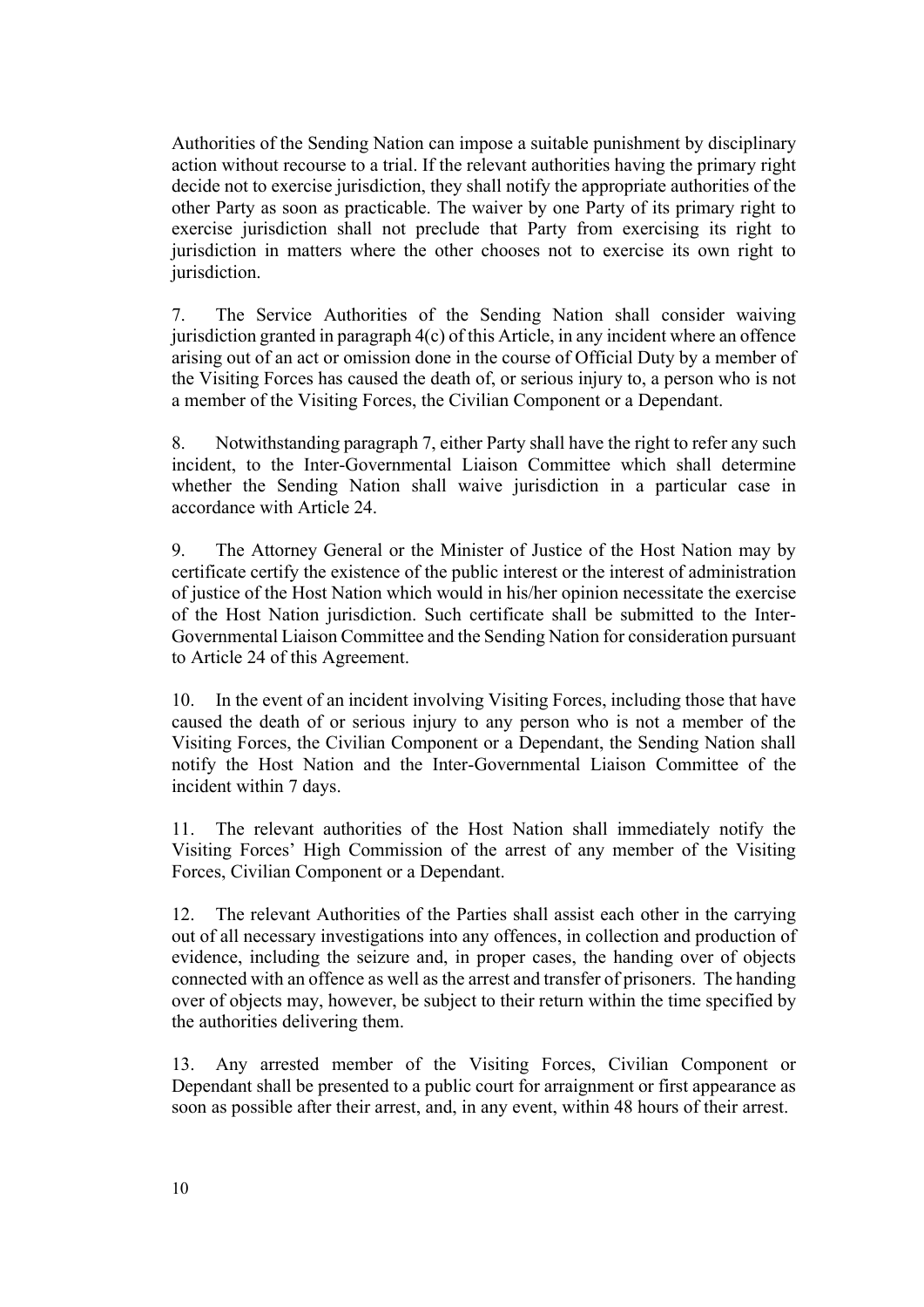14. Where an accused has been tried in accordance with the provisions of this Agreement by the authorities of one Party and has been acquitted or has been convicted and is serving or has served a sentence, or has been pardoned, he or she may not be tried again for the same offence within the territory of the Host Nation by the authorities of the other Party. However, nothing in this paragraph is to prevent the Service Authorities of the Sending Nation from trying a member of its Visiting Forces, Civilian Component or Dependant for any violation of rules of discipline arising from an act or omission for which he or she was tried by the authorities of the Host Nation.

15. Whenever a member of the Visiting Forces, Civilian Component or a Dependant is prosecuted under jurisdiction exercised by the authorities of the Host Nation, he or she shall be entitled:

- a. to a prompt and speedy trial;
- b. to be informed, in advance of trial, of the specific charge or charges made against him or her;
- c. to be confronted with the witnesses against him or her;
- d. to have compulsory process for obtaining witnesses in his or her favour, if they are within the jurisdiction of the authorities of the Host Nation;
- e. to have legal representation of his or her own choice for his or her defence or to have free or assisted legal representation under the conditions prevailing for the time being in the Host Nation and to be granted private and unfettered access to the legal representative;
- f. if necessary, to have the services of a competent interpreter;
- g. to communicate with a representative of the Sending Nation, and, when the rules of the court permit, to have such a representative present at his or her trial; and
- h. to have any sentence of the death penalty or corporal punishment commuted to a prison sentence or fine.

16. In cases where the authorities of the Host Nation have the right to exercise jurisdiction over members of the Visiting Forces, that jurisdiction shall be exercised within the ordinary criminal justice system applicable to civilians and shall not be exercised within the criminal justice system applicable only to members of the Armed Forces of the Host Nation.

17. Whenever a member of the Visiting Forces is convicted and sentenced to imprisonment under jurisdiction exercised by the authorities of the Host Nation, the Host Nation shall give sympathetic consideration to any request from the Sending Nation that the prison sentence is served in the Sending Nation.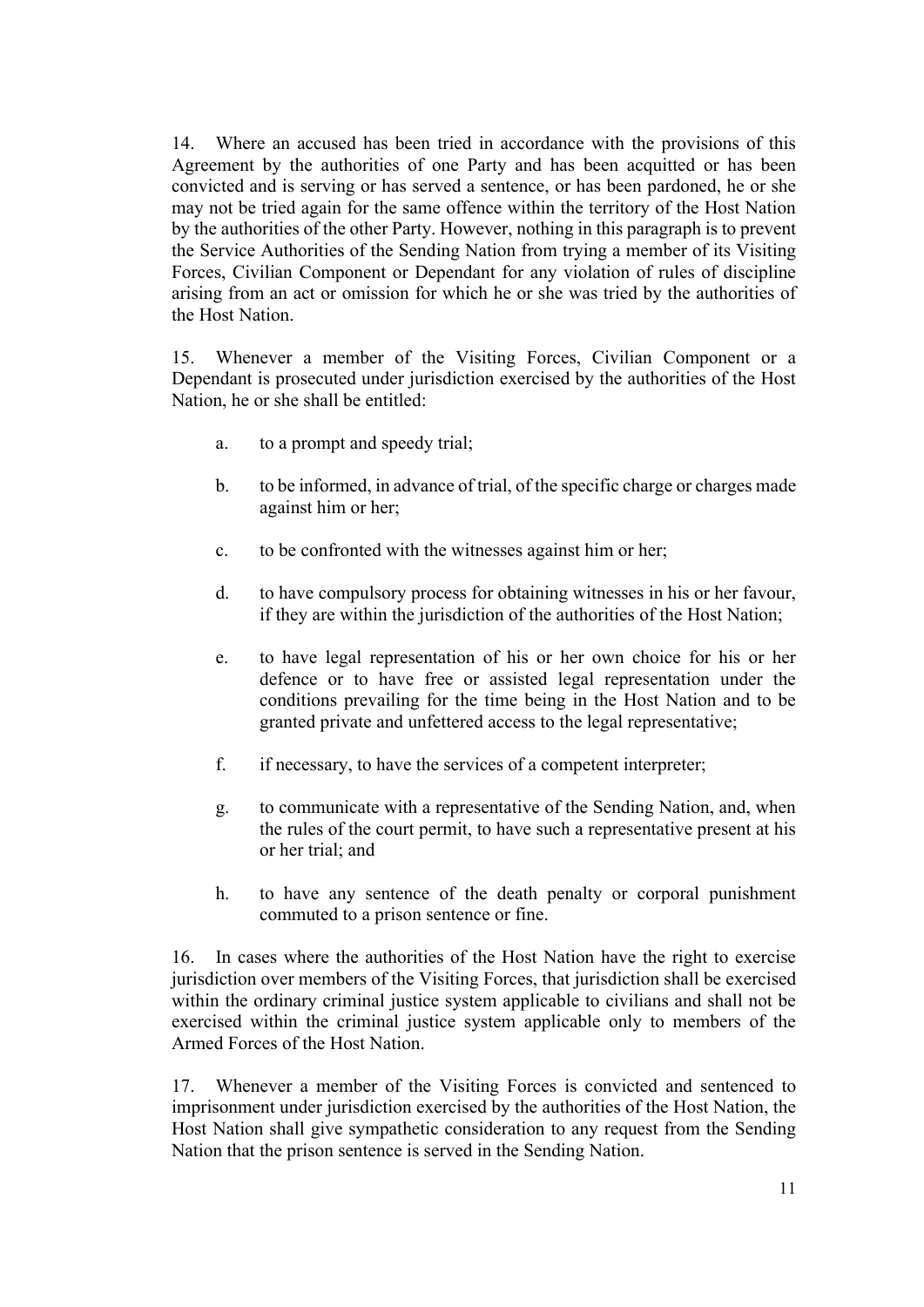18. The Service Authorities of each Party shall notify one another of the disposition of all cases in which there are concurrent rights to exercise jurisdiction.

# ARTICLE 7

### **Uniform, Arms and Other Defence Articles**

1. The Visiting Forces shall, prior to entry into the Host Nation, submit through the Implementing Ministry a schedule detailing all cargo on board their vessels. Such cargo shall be subject to inspection and verification by the relevant authorities of the Host Nation.

2. Members of the Visiting Forces shall, where necessary and appropriate, wear the uniform and insignia of their parent units in the performance of their official duties. No uniform shall be worn if a member is not on duty. They may possess and carry arms and ammunition when authorised to do so by their Service Authorities after consultation with, and subject to any restrictions and direction imposed by the relevant authorities of the Host Nation through the Implementing Ministry.

3. The Visiting Forces may take such measures as they deem necessary to ensure the security of Service Establishments and Installations and of persons and property in them and official information.

4. Within Training Areas, the Armed Forces of the Host Nation and Visiting Forces shall jointly take such measures as are necessary to ensure the security of members of the Visiting Forces and equipment.

5. Units and members of the Visiting Forces shall be responsible for the safe custody of all arms, ammunitions, uniforms, explosives and other defence articles. Units and members of the Visiting Forces shall under no circumstances sell or transfer possession to civilians of the Host Nation any arms, ammunitions, uniforms, explosives and other defence articles. All arms, ammunitions, uniforms, explosives and other defence articles no longer required by the Visiting Forces shall either be returned to the Sending Nation or disposed of in accordance with Host Nation law and international practice and standards.

6. Prior to departing the territory of the Host Nation, the Commander of the Visiting Forces shall certify that all defence articles imported to the Host nation have either been expended or re-exported by the Visiting Forces. The service authorities of the Sending Nation shall transmit a copy of the certificate to the service authorities of the Host Nation.

7. The Sending Nation shall ensure that their Visiting Forces comply with the provisions of this Article in particular implementing measures to prevent the sale of defence items to civilians of the Host Nation.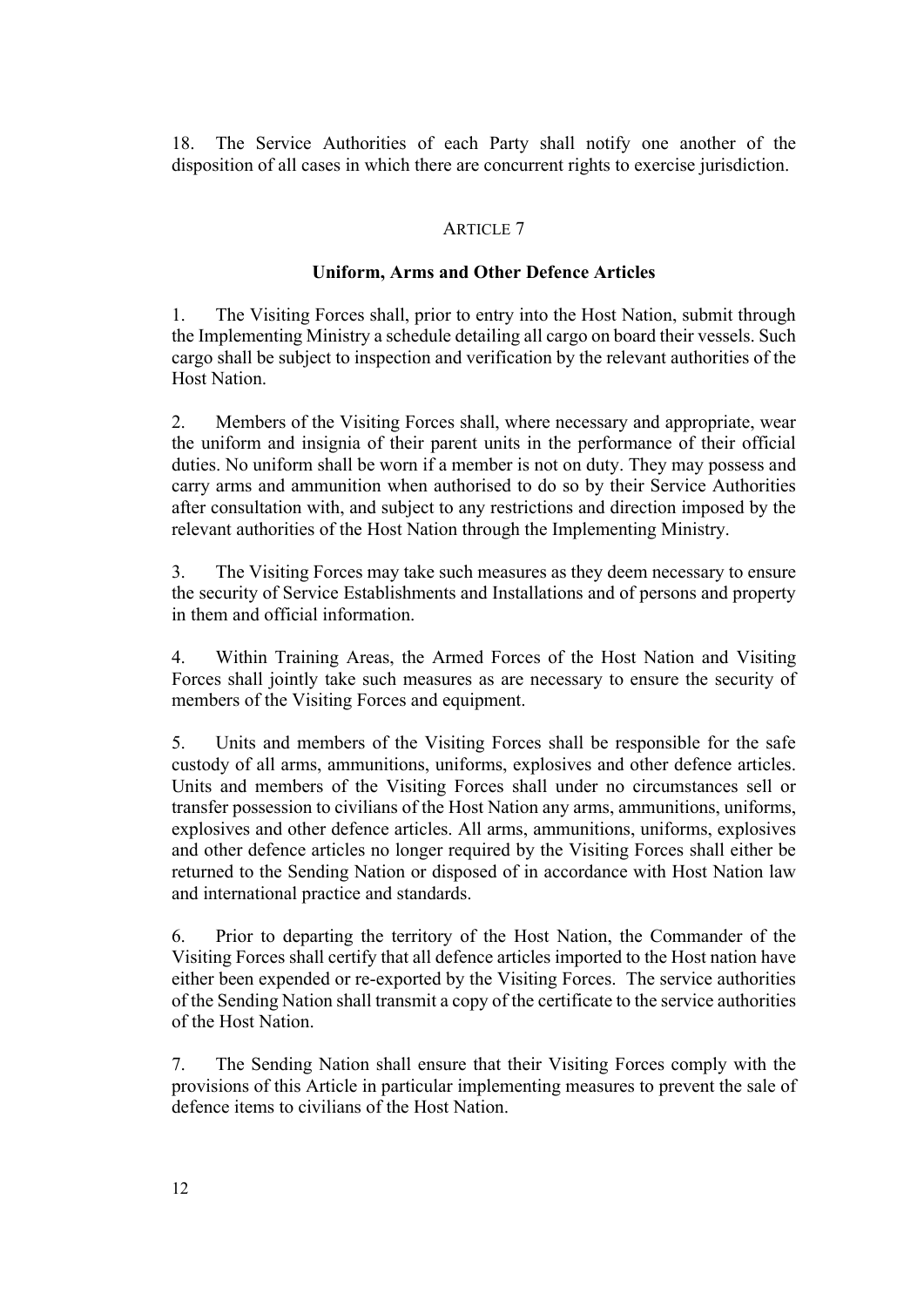# **Environmental Protection**

1. **Environment.** The Host Nation and the Visiting Forces shall ensure protection, preservation and restoration of the environment comprising of the Training Areas and Service Establishments and Installations. The Visiting Forces shall avoid acts that negatively impact on the human health and safety, property, flora and fauna and shall at all material times, comply with the Host Nation's directions, regulations and laws preserving the environment and Service Establishments and Installations.

2. **Inspection of Training Areas.** Visiting Forces shall refrain from such acts that would prejudice the Host Nation's laws and obligations under international law with respect to the preservation of the environment. The Host Nation's relevant authorities shall regularly inspect the Training Areas under use by the Visiting Forces to verify compliance with this Article.

3. **Infrastructure.** No permanent infrastructure shall be constructed in the Training Areas without the express consent of the Host Nation. In the event that such infrastructure is authorised and constructed, the ownership of the same shall be determined by the relevant authorities of the Host Nation through the Implementing Ministry. Any change of use of authorised infrastructure shall be subject to the express consent of the Host Nation.

4. **Waste management.** Disposal of waste shall be in accordance with international law and the Host Nation's laws on waste management.

5. **Monitoring.** The Host Nation relevant authorities shall be entitled to verify that measures have been put in place to protect the environment in line with relevant laws of the Host Nation. The Host Nation shall report any concerns to the Inter-Governmental Liaison Committee.

# ARTICLE 9

# **Access to Facilities**

1. The Parties shall cooperate in the military and related technical fields of interest to both Parties for the mutual benefit of the Armed Forces as follows:

- a. Visiting Forces may use the Host Nation's civilian and military airfields, seaports and land-based facilities for visits, Exercises or Training, refueling, aircraft landing, berthing of ships, navigation and other mutually acceptable military purposes.
- b. The Host Nation shall permit visits to its establishments and facilities by Visiting Forces, provided that the personnel have the appropriate security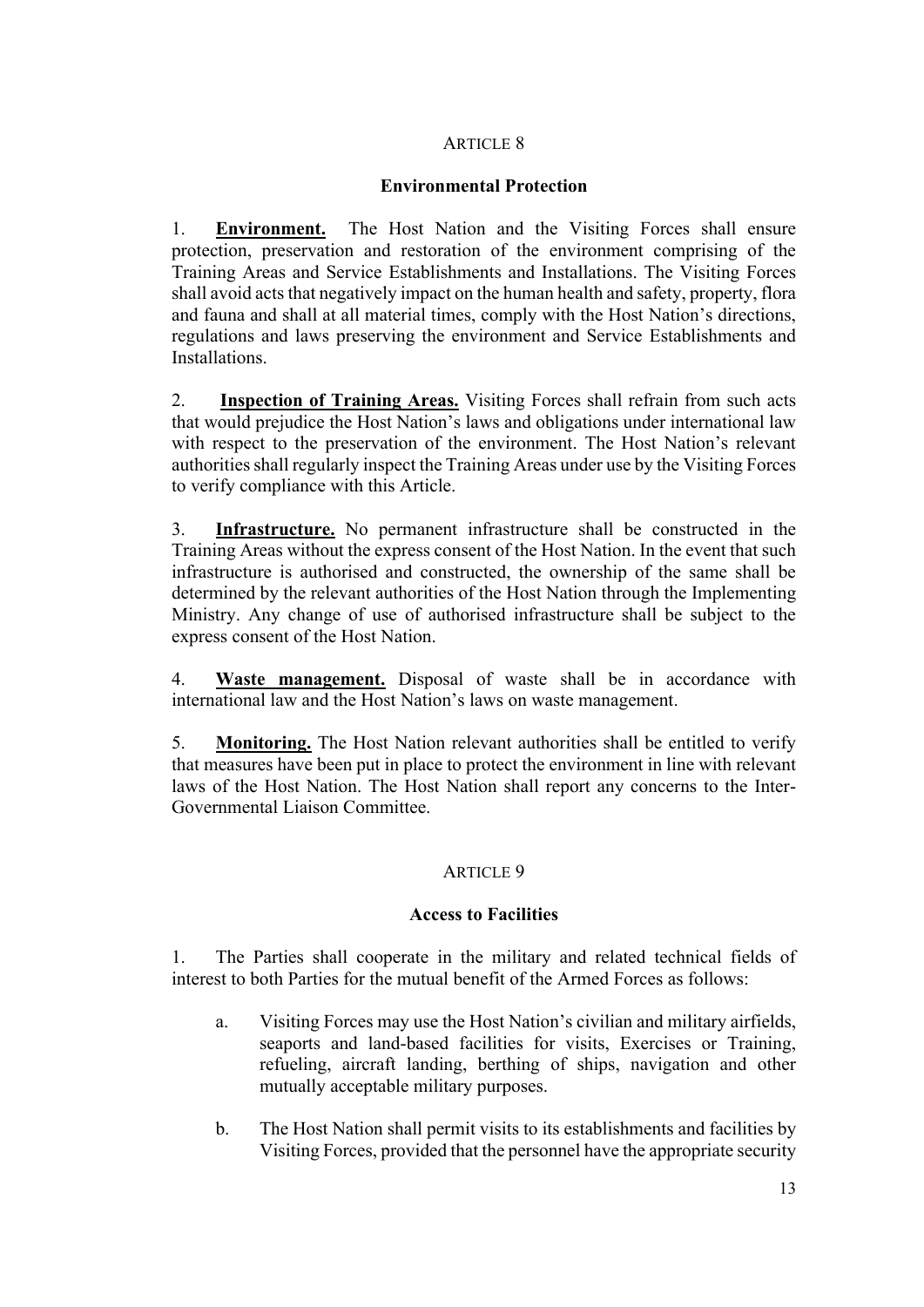clearances, and that visits have been authorised in advance by the Service Authorities of the Host Nation.

- c. Entry into the Host Nation by vessels including aircraft shall be subject to the payment of fees and charges levied in accordance with Host Nation's laws and regulations.
- d. Each Party shall be responsible for payment of any fees and any other charges relating to the use of such military facilities as shall be jointly determined. Such charges may also be paid in kind by agreement.
- e. Vessels including aircraft and vehicles which are the property of the Sending Nation and for the time being exclusively in service shall be exempt from any form of compulsory insurance, registration, licensing or compulsory testing.
- f. Use of facilities for aircraft Exercises or Training shall be subject to orientation requirements by the Host Nation's relevant civil aviation regulatory authority through the Implementing Ministry.

2. The Government of the Republic of Kenya grants the United Kingdom of Great Britain and Northern Ireland a licence to occupy and use the permanent infrastructures constructed by the United Kingdom of Great Britain and Northern Ireland Armed Forces at Laikipia Air Base and Kahawa Garrison during the validity of this Agreement. Construction of additional permanent infrastructures or modifications within or outside the aforesaid Kahawa Garrison or Laikipia Air Base shall be with the consent of the Government of the Republic of Kenya through the Implementing Ministry.

3. Authorised permanent infrastructures within the Training Areas shall be subject to the payment of licence fees as the Host Nation shall from time to time determine. For the avoidance of doubt, the Government of the United Kingdom of Great Britain and Northern Ireland shall pay Kenya Shillings Ten Million (Kshs. 10,000,000) and Kenya Shillings Twenty-Seven Million Seven Hundred Thousand (Kshs. 27,700,000) per calendar year for the licence granted for the permanent infrastructure at Laikipia Air Base and Kahawa Garrison respectively. The licence fees shall be subject to an escalation of no more than the annual rate of inflation each calendar year based on the Kenya National Bureau of Statics official rate of annual inflation.

4. Permanent infrastructure constructed or installed by the Visiting Forces shall where built within gazette areas vest in the Host Nation upon the expiry of this Agreement and its non-renewal or at such earlier time as the Parties may mutually agree.

5. The Service Authorities of the Host Nation shall, in liaison with the Service Authorities of the Sending Nation or the local commander of the Visiting Forces, be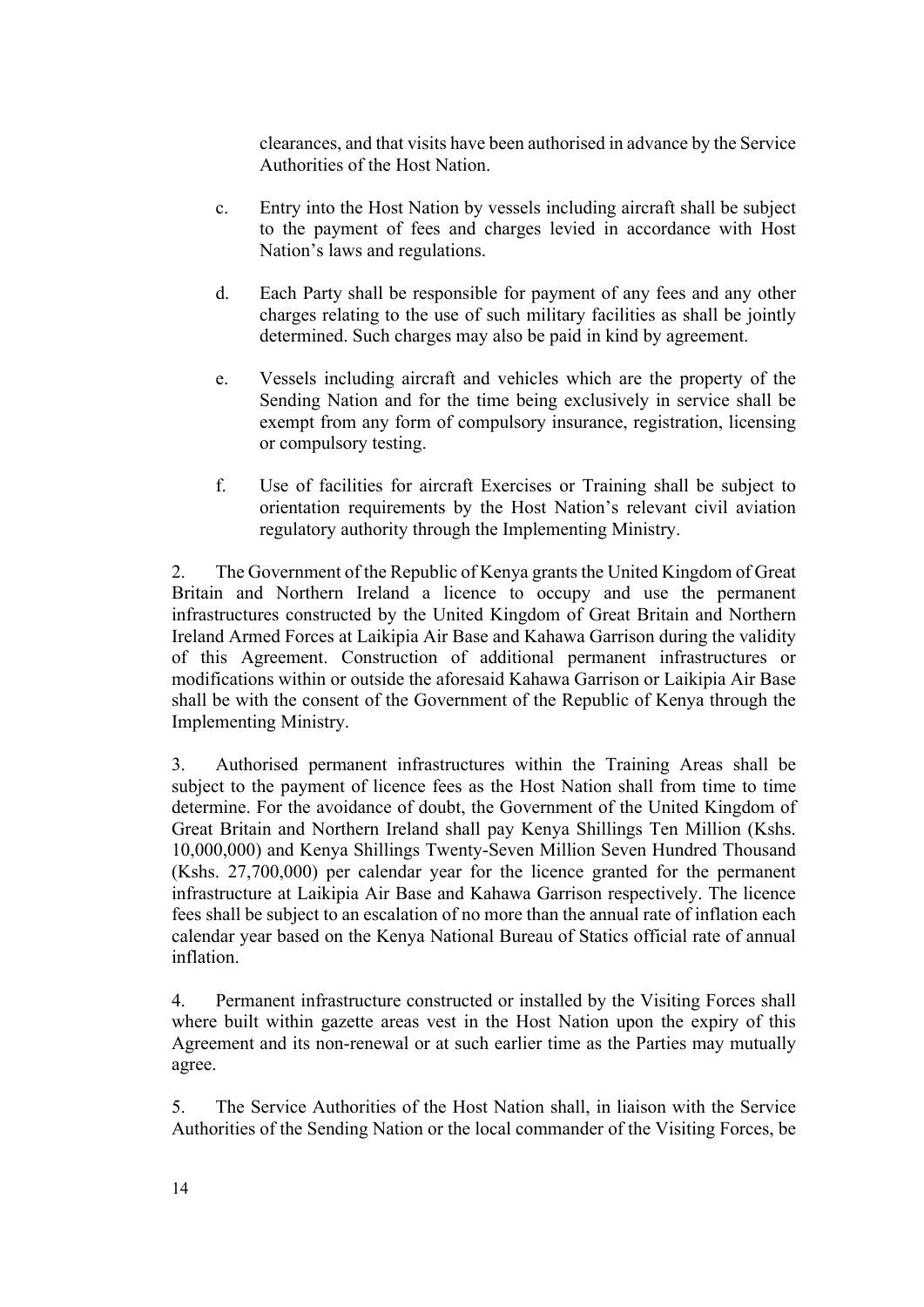at liberty to visit and inspect permanent infrastructures constructed or installed by the Visiting Forces within the Host Nation.

# ARTICLE 10

# **Provision of Training Areas**

1. The Sending Nation shall annually provide the Host Nation with a proposed schedule of exercises giving notice of at least one (1) year to each major exercise and specifying the units involved. Where the exercise is to be multilateral, the Sending Nation shall inform the Host Nation of the particulars of the third country armed forces that is proposed to participate in the exercise.

2. The Host Nation shall approve or disapprove the participation of third country armed forces in a multilateral exercise. The Host Nation shall be entitled to participate in the multilateral exercise.

3. The Sending Nation shall provide the Host Nation with staff tables of the units involved nine (9) months in advance, showing full details and numbers of personnel, numbers and types of weapons, ammunition, explosives, vehicles and major equipment that it intends to bring into the Host Nation.

4. The relevant authorities of the Host Nation may prohibit the entry of personnel or importation of military stores, provided that notification of such prohibition is given four (4) months in advance of the exercise. The precise numbers of personnel and equipment, which shall not differ significantly from original estimates, shall be confirmed by the Visiting Forces a minimum of four (4) weeks prior to the arrival of the Visiting Forces in the Host Nation.

5. Training in Training Areas in the Host Nation shall take place in accordance with the following provisions:

- a. Bookings for training in Gazetted Areas are to be made nine (9) months in advance and guaranteed allocation shall be confirmed by the relevant authorities of the Host Nation through the Implementing Ministry six (6) months in advance including the limit on the number of the Visiting Forces to be allowed into the Host Nation.
- b. Training in Designated Training Areas shall be permitted subject to the Visiting Forces:
	- i) Obtaining consent from the Implementing Ministry of the Host Nation prior to commencement of negotiations and procurement of licences<sup>.</sup>
	- ii) Involving the Implementing Ministry of the Host Nation in the negotiations and procurement process;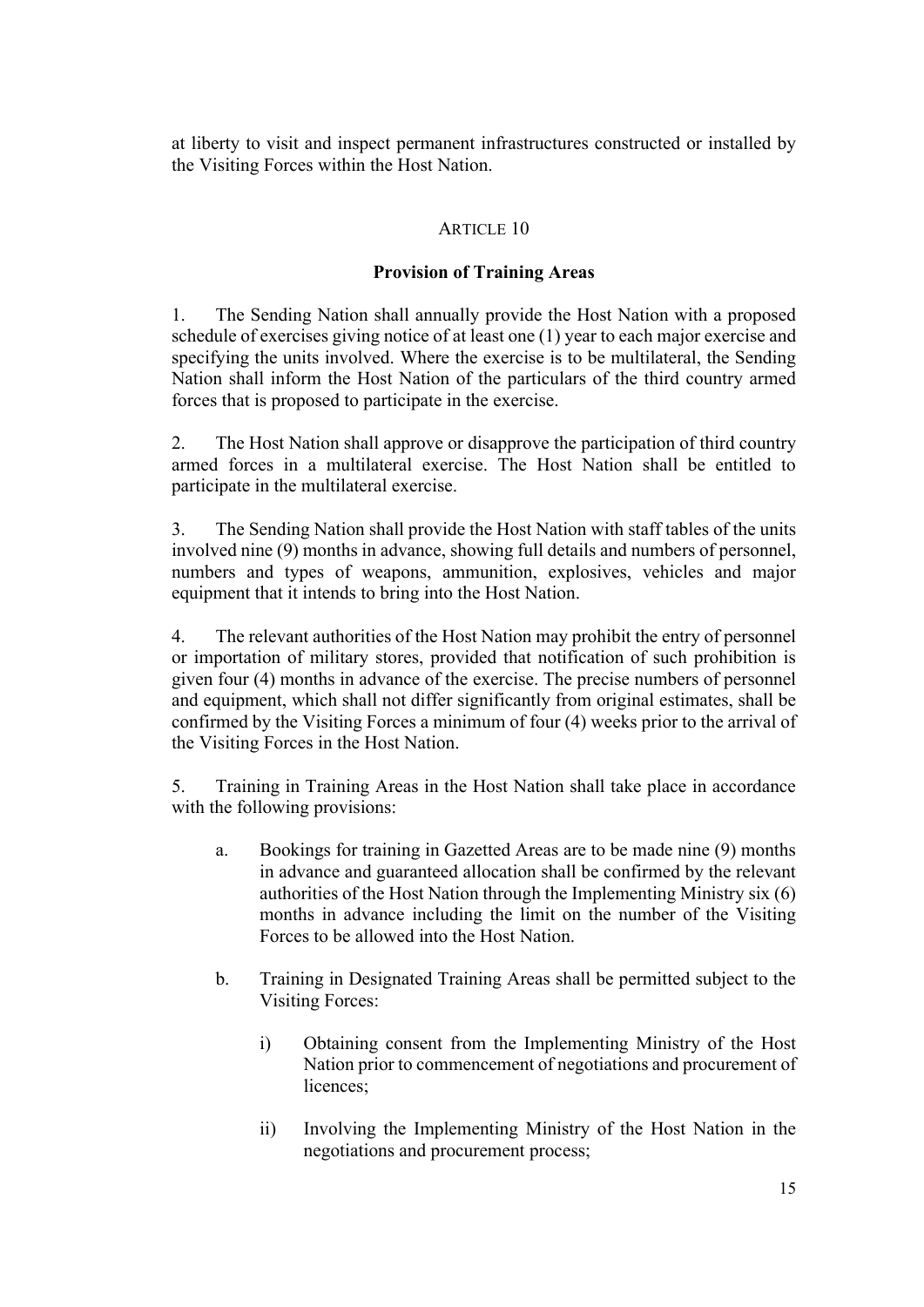- iii) Making full disclosure to the Implementing Ministry of the Host Nation on the licences procured to train on private, public and/or communal land;
- iv) Paying all applicable taxes due from them to the relevant national and county/local governments as may be prescribed from time to time.
- c. Subject to the limitations set by the Host Nation, the booking shall specify duration, nature of training, equipment and number of personnel taking part.
- d. The Host Nation shall provide liaison staff and undertake combined training with the Visiting Forces throughout the military exercise period in the Training Areas, including the planning, execution and recovery stages within the Host Nation.
- e. The Host Nation and the Visiting Forces shall jointly take appropriate measures to warn against any form of interference prior to the commencement of or during any training activity.
- f. Military training involving live firing including high trajectory ammunition and parachuting shall require clearance from the relevant authorities of the Host Nation through the Implementing Ministry.
- g. Military training involving any firing at sea shall require clearance from the relevant authorities of the Host Nation through the Implementing Ministry.
- h. All training shall be regulated in strict compliance with both Parties' existing military safety and clearance procedures and rules.
- i. The Parties shall conduct a joint annual unexploded ordnance clearance validation exercise in order to prevent injury, death or other damage to persons and property.

# **Civil Claims and Liabilities**

1. The Host Nation shall have jurisdiction for civil claims and liabilities arising from activities in its territory under this Agreement. Each Party waives any claim it may have against the other Party or the Armed Forces personnel of the other Party for injury (including injury resulting in death) suffered by its Armed Forces personnel or for damage to or loss of property owned by the Armed Forces if such injury, death, damage or loss was caused by the acts or omissions of the other Party in the course of Official Duty in connection with this Agreement.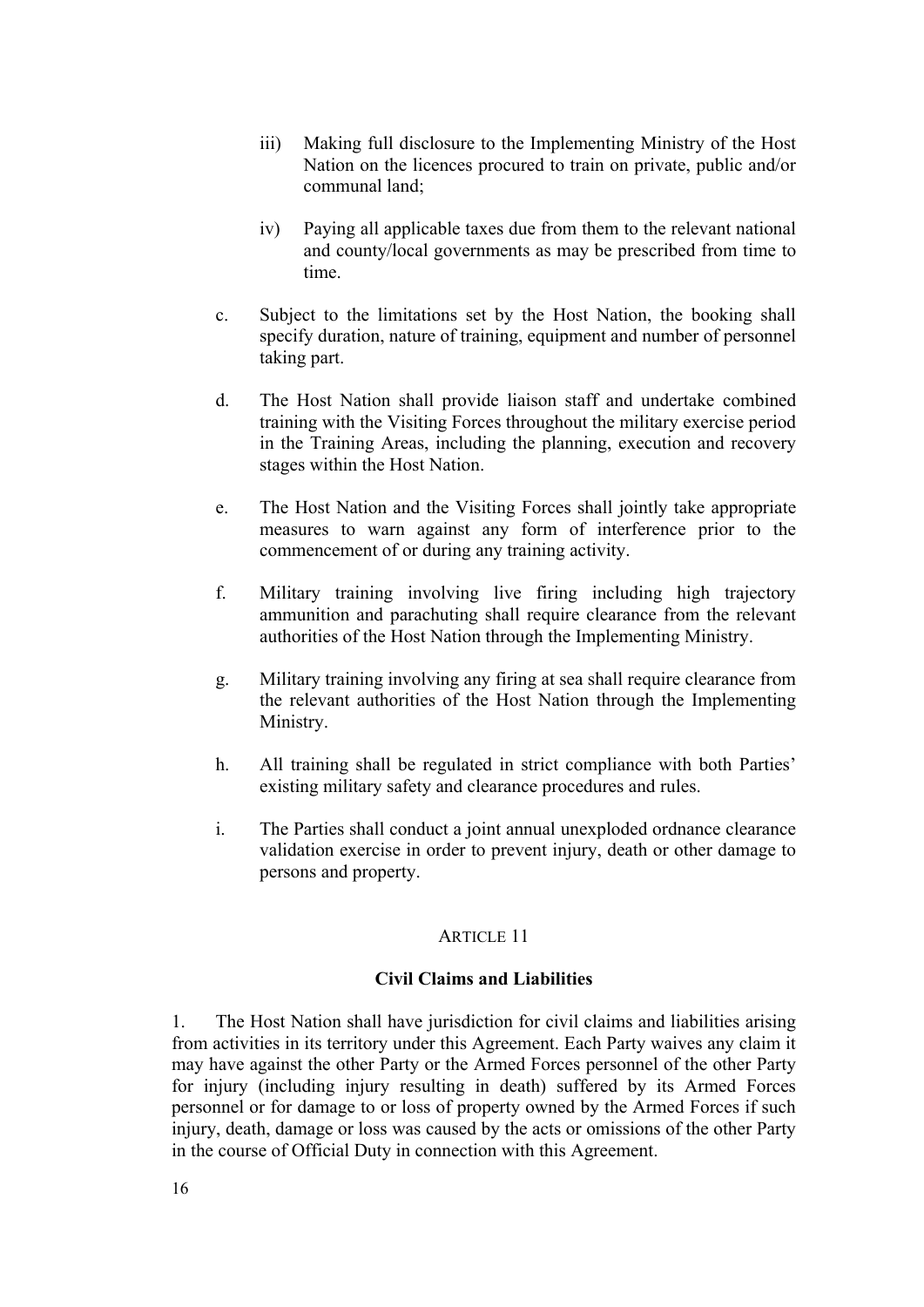2. The relevant authorities of both Parties shall cooperate in the carrying out of all necessary investigations into all third party claims, including paternity cases, and in the collection and production of evidence, including the seizure and the handing over of objects connected with such a claim.

3. Where it is established that the Visiting Forces, their members, Visiting Forces employees or agents are legally liable for such a claim, the relevant authorities of the Host Nation shall submit a report to the relevant authorities of the Sending Nation who shall pay prompt and adequate compensation to the claimants.

4. The Parties shall cooperate in the disposal of claims for which they are responsible.

# ARTICLE 12

# **Entry, Movement and Exit**

1. The Host Nation may allow Visiting Forces freedom of movement within its territory, including stopping and anchoring in its waters, and its air space, provided that a request to do so has been received within reasonable time.

2. A person who has been declared a prohibited immigrant shall not be allowed to enter the Host Nation. Any member of the Visiting Forces, Civilian Component or a Dependant who is declared a prohibited immigrant while in the Host Nation shall be repatriated or otherwise removed from the Host Nation by the Service Authorities of the Sending Nation at their expense.

3. The Service Authorities of the Sending Nation shall bear the cost or reimburse any cost necessarily incurred by the relevant authorities of the Host Nation resulting from the repatriation of any member of the Visiting Forces, Civilian Component or a Dependant in accordance with paragraph 2.

4. To obtain entry into the Host Nation, each member of the Visiting Forces shall be required to produce a Passport valid for at least six (6) months with a service identity card, be processed through the normal immigration screening and clearance including but not limited to finger printing in accordance with the laws of the Host Nation whereupon they shall be issued with visas or business permit in accordance with the domestic laws of the Host Nation at a prescribed fee.

5. On arrival at the port of entry, the Visiting Forces shall be received by an officer to be designated by the Host Nation who shall facilitate the efficient and seamless immigration procedures at the port of entry.

6. The Service Authorities of the Sending Nation shall provide a list of the names of the Visiting Forces to the Implementing Ministry of the Host Nation for onward transmission to the Immigration Department at least two (2) weeks prior to the arrival of the Visiting Forces.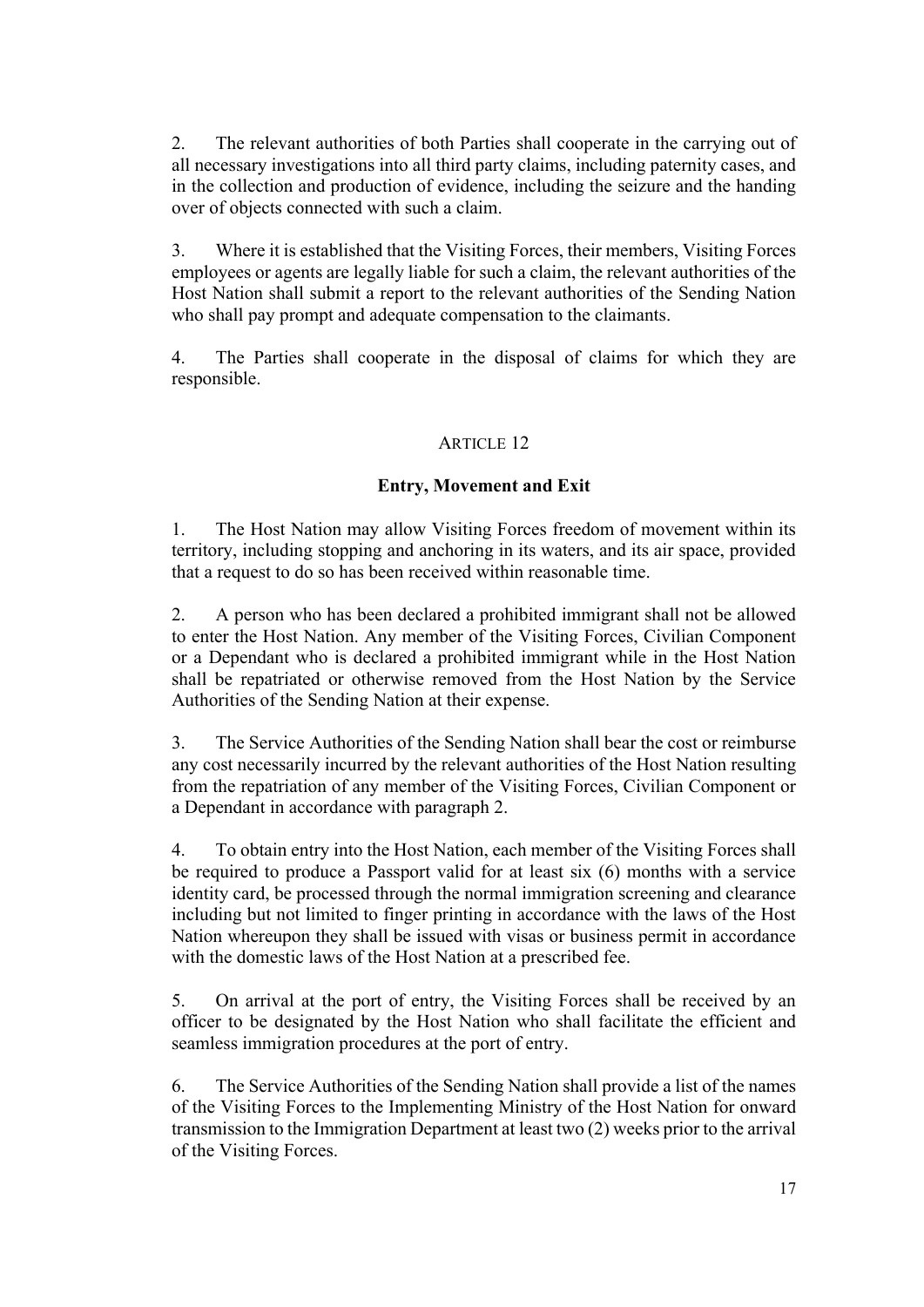7. A member of the Visiting Forces who is resident in the Host Nation for at least six (6) months shall be required to apply for a work permit and pay the applicable fee. Dependants shall be required to apply for dependants' passes and if they wish to work, they shall apply for work permits in accordance with the Host Nation's immigration laws. All such applications for work permits shall be forwarded to the Immigration Department through the Implementing Ministry of the Host Nation.

8. The Visiting Forces shall provide a manifest of the Civilian Component and dependents for onward transmission to the Host Nation Immigration Authorities at least two (2) weeks prior to their arrival in the Host Nation. The Civilian Component and Dependants shall be required to produce a passport valid for at least six (6) months and to pay, or have paid on their behalf, any applicable port of entry/exit visa fees.

9. After a member of the Visiting Forces is discharged from service, he or she shall be repatriated.

10. On completion of the tour of duty, the Visiting Forces, Civilian Component and their Dependants shall leave the Host Nation within fourteen (14) days.

# ARTICLE 13

# **Taxation, Importation and Exportation**

1. Direct taxation of pay, allowances, emoluments and benefits of the Visiting Forces and the Civilian Component in the Host Nation shall be dealt with in accordance with the Agreement Between the Government of the United Kingdom of Great Britain and Northern Ireland and the Government of the Republic of Kenya for the Avoidance of Double4 Taxation and the Prevention of Fiscal Evasion with Respect to Taxes on Income and Capital Gains signed on 31 July 1973.

2. The Parties shall permit each other access to their duty free regime facilities in accordance with the laws and regulations applicable in the Host Nation. Goods and equipment owned by the Government of the United Kingdom of Great Britain and Northern Ireland for official use by its Armed Forces in the Republic of Kenya shall be imported duty free. The Government of the United Kingdom of Great Britain and Northern Ireland shall permit members of the Kenya Defence Forces personal import reliefs on temporary admission, transfer of residence and overseas student allowance.

3. If a member of the Kenya Defence Forces intends to travel to the United Kingdom of Great Britain and Northern Ireland on official business connected to the implementation of this Agreement and wishes to make use of the available tax reliefs under the laws of the United Kingdom of Great Britain and Northern Ireland, the Republic of Kenya shall notify the High Commission of the United Kingdom of Great Britain and Northern Ireland in the Republic of Kenya at least one (1) month in advance of the intended date of travel. The notification should include an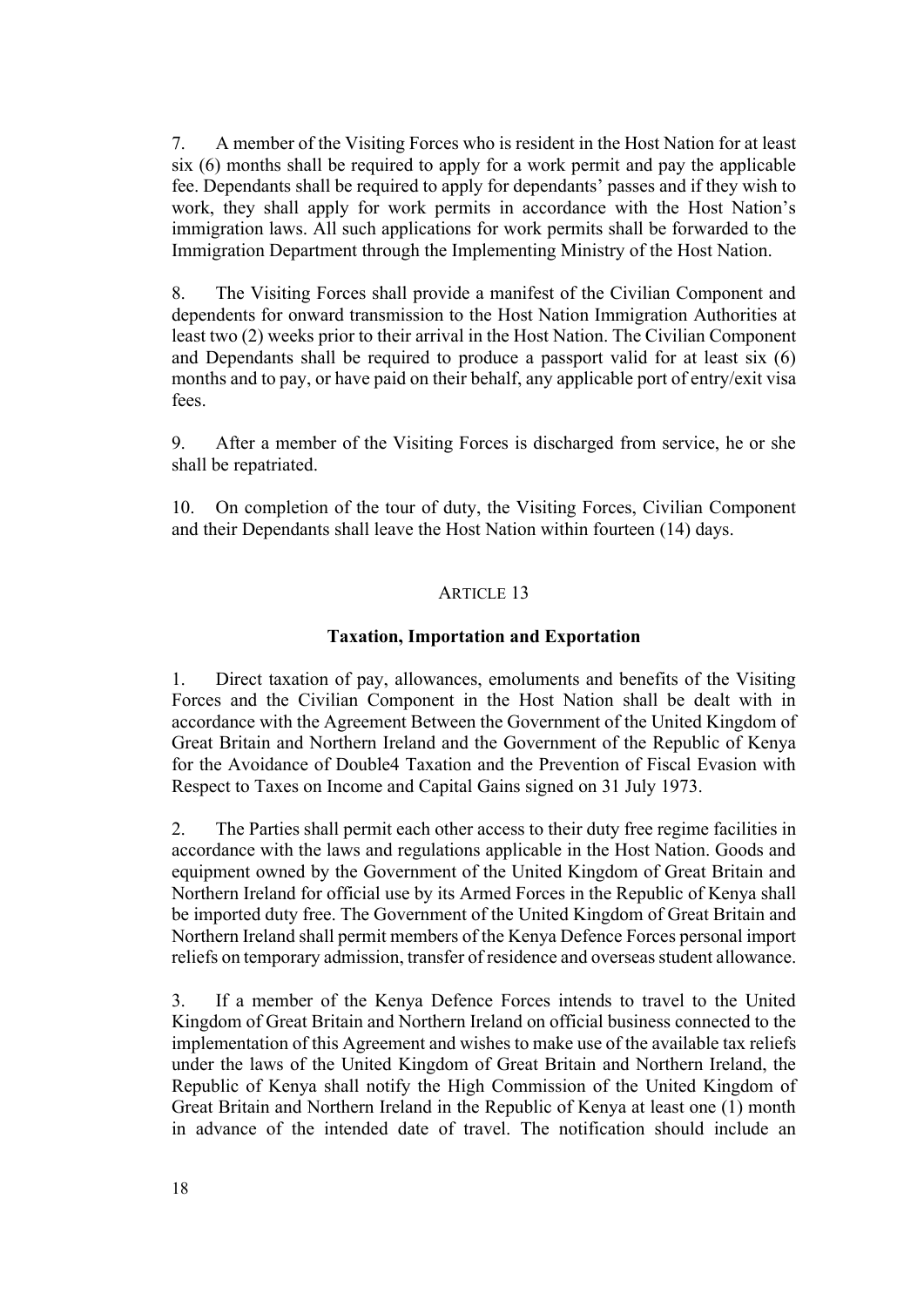explanation of the purpose of travel, expected duration and the nature of the goods and equipment that shall be imported into the Host Nation.

4. For the purposes of paragraph 3, the High Commission of the United Kingdom of Great Britain and Northern Ireland in the Republic of Kenya shall consult with the relevant authorities of the United Kingdom of Great Britain and Northern Ireland and advise the Republic of Kenya on the appropriate procedure to obtain the most favourable arrangements in relation to Duty.

5. If the Service Authorities of the Sending Nation intend to import into the Host Nation vehicles, goods or other equipment for official use by the Visiting Forces, the Sending Nation shall notify the High Commission of the Host Nation in the Sending Nation at least one (1) month in advance of the intended date of arrival of the equipment, goods or vehicles into the Host Nation. The notification shall include an official accurate manifest of such items with sufficient details to enable inspection and proper account of the materials for disposal in the Host Nation or re-export.

6. If a financial security or undertaking is required on the importation of goods and equipment into the United Kingdom of Great Britain and Northern Ireland pursuant to paragraph 3, the Implementing Ministry of the Government of the United Kingdom of Great Britain and Northern Ireland shall provide the financial security provided that the member of the Kenya Defence Forces agrees to abide by any conditions that apply to the personal import relief.

7. Postal articles may be imported into and exported from the Host Nation by authorised postal agencies subject to the production of such articles to the relevant authorities of the Host Nation for examination in order to ensure compliance with the relevant customs regulations.

8. The importation of equipment, materials, vehicles, provisions, supplies and other goods shall be subject to the Host Nation and applicable regional economic integration organisations' laws and regulations in relation to licences or permits. Where it is appropriate to do so, the Host Nation may provide further bilateral facilitations such as exemptions to certain licences and permits following any discussions and agreements for specific situations.

9. Items imported into the Host Nation pursuant to this Agreement shall, unless the relevant authorities of the Host Nation decide to the contrary be subject to inspection at the port of entry in the presence of a member of the Visiting Forces. All imports into the Host Nation shall be done through the designated ports of entry. The Parties shall from time to time notify each other of their designated ports of entry.

10. Goods imported duty free may be re-exported freely and without payment of duty. Any disposal of duty free goods in the Host Nation by sale or transfer to a nonprivileged person shall be subject to the payment of duty in accordance with existing Host Nation laws and regulations. Subject to approval of the relevant Host Nation's authorities and where the Host Nation's laws permit, duty free goods may be transferred to persons similarly privileged.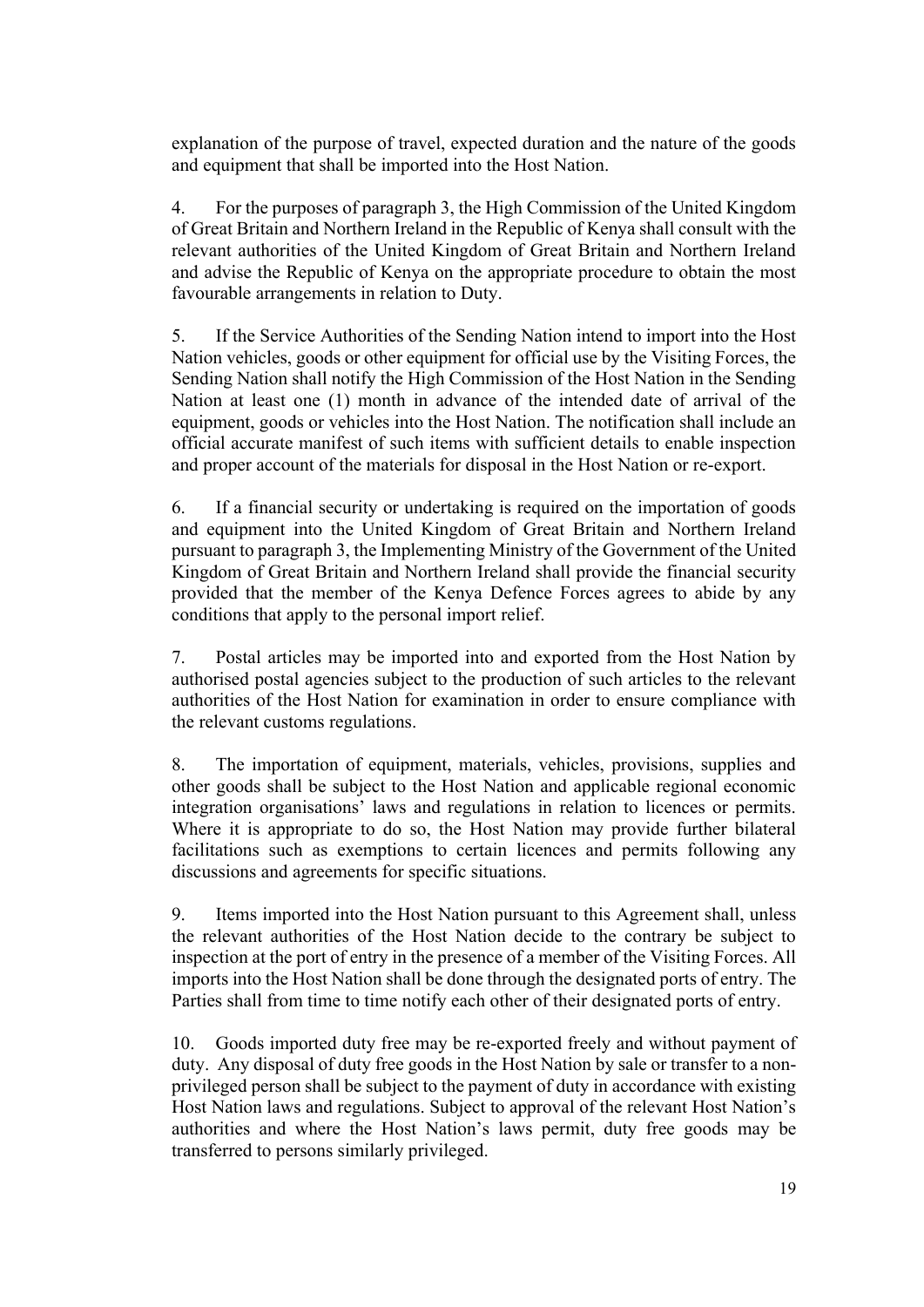11. Vehicles and articles which are the property of the Sending Nation that are seized by the relevant authorities of the Host Nation in connection with an offence against the laws and regulations administered by the customs authorities of the Host Nation shall be handled in accordance with the laws of the Host Nation. Subject to the applicable laws and regulations of the Host Nation, the vehicles and articles seized shall be handed over to the Sending Nation after proper investigations and completion of any legal proceedings by the relevant authorities of the Host Nation.

12. The Parties shall co-operate in the exchange of information to facilitate the administration of the Host Nation's tax laws where tax is applicable.

13. Further arrangements under this Article may be covered by an Implementing Arrangement agreed upon by the Parties.

#### ARTICLE 14

# **Finance**

1. The financial obligations of the Parties shall be subject to their respective national laws.

2. For any supplies or services which are not provided free of charge by mutual consent, the relevant authorities of the Host Nation and the Visiting Forces shall negotiate for payment either in cash or in kind.

- a. **Cash Payments.** The Visiting Forces shall pay outstanding balances after receipt of an invoice.
- b. **Payment in Kind.** The Visiting Forces may pay by transferring supplies or services that are equal in value to those received if satisfactory to the Host Nation.

3. The Host Nation shall not obtain services or commit to any commercial contracts on behalf of the Visiting Forces without prior authorisation.

4. The Visiting Forces shall pay for supplies, equipment or services from commercial sources such as food, vehicle hire, laundry, medical, prior to departure from the territory of the Host Nation, unless otherwise contractually determined or unless a dispute regarding cost or receipt of services exists. In case of the latter situation arising, every effort shall be made to resolve the dispute as soon as possible in order to expedite settlement of accounts.

5. Subject to availability, the Host Nation shall provide the Visiting Forces with messing and accommodation to the same standard as would be provided to members of the Host Nation's Armed Forces of equivalent rank.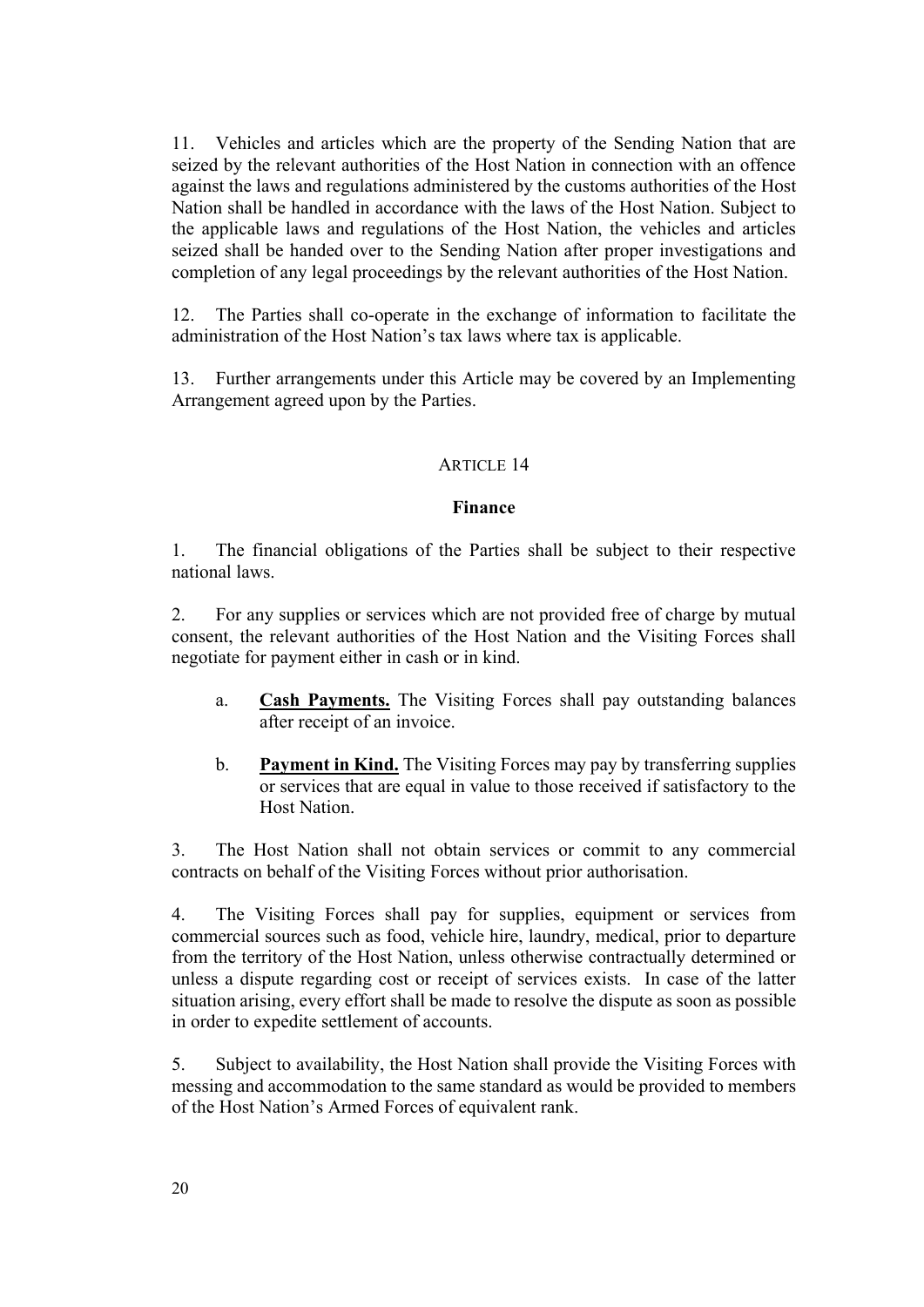6. The Visiting Forces shall not re-transfer logistic support, supplies or services, either temporarily or permanently, to another nation or organisation without written consent of the relevant authorities of the Host Nation.

# ARTICLE 15

#### **Remittance of Funds**

Remittance between the territory of the Host Nation and the territory of the Visiting Forces shall be permitted in respect of:

- a. Funds derived by members of the Visiting Forces from services or employment in connection with their official duties in the Host Nation;
- b. Official funds of the Visiting Forces and Authorised Service Organisations accompanying them in the Host Nation;
- c. Funds derived by the Visiting Forces from sources outside the Host Nation subject to any Host Nation laws or regulations;
- d. Funds derived by the Visiting Forces arising from the disposal, in anticipation of departure from the Host Nation, of personal effects, furniture, motor vehicles and other property which, at the time of importation, were officially recorded with the Host Nation as being items for use by the Visiting Forces;
- e. Funds derived from the sale of locally acquired personal effects, furniture, motor vehicles and other property, purchased with funds from external sources, provided documentary proof of the acquisition and sale of such items is provided to the relevant authorities of the Host Nation.

#### ARTICLE 16

# **Identification**

1. Visiting Forces shall carry passports and/or Service identity cards at all times. The Service Authorities of the Host Nation may issue such identity documents as they deem necessary for Visiting Forces training or otherwise in military establishments in the Host Nation.

2. Visiting Forces' ships, aircraft, vehicles, stores, equipment, weapons and provisions may carry distinctive identification such as their national flag and markings such as military insignia, titles and official symbols.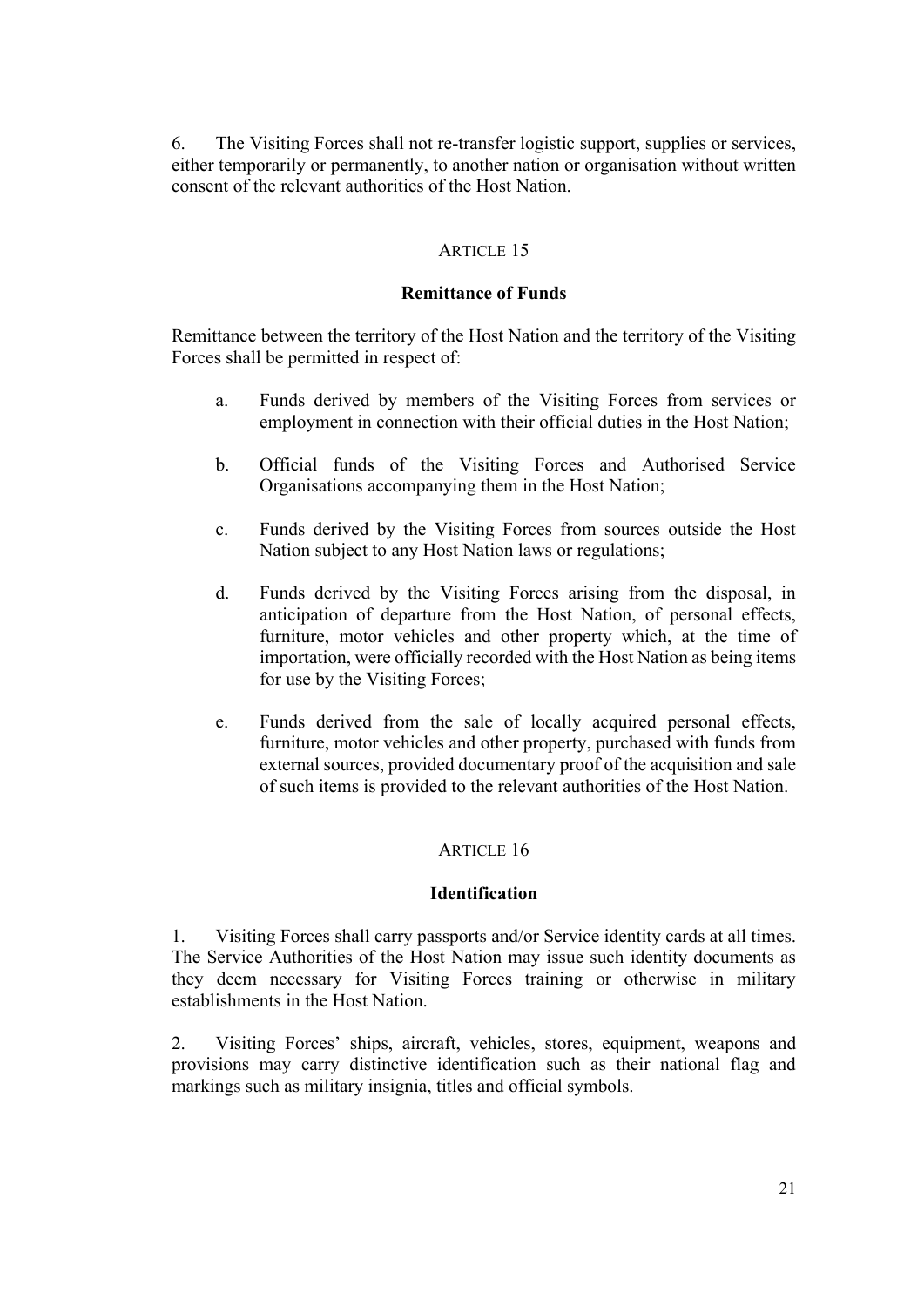# **Vehicle Registration and Driving Licences**

1. All vehicles belonging to the Sending Nation and permanently stationed in the Host Nation shall be registered by the Visiting Forces and the relevant authorities of the Host Nation. Registration numbers are to be applied to all vehicles in accordance with each Party's practice.

2. Vehicles owned by members of the Visiting Forces in their private capacity shall be registered by the relevant authorities of the Host Nation in accordance with the Host Nation's domestic law.

3. The authorities of the Host Nation shall accept as valid current national driving licences, international driving licences or service driving licences issued by the Sending Nation to its Armed Forces, Civilian Component or Dependants in accordance with the Sending Nation's laws and regulations.

#### ARTICLE 18

#### **Training Costs and Salaries**

Both Parties may charge fees for training courses, which may include tuition, food, accommodation, training aids and transport. Such fees shall be determined between the Parties when places on training courses are applied for. The Sending Nation shall be responsible for paying the salaries of the Visiting Forces and Civilian Component in the Host Nation.

#### ARTICLE 19

#### **Investigation Procedures for Accidents**

1. Investigation of accidents or incidents including those involving military aircraft, missiles and/or unmanned aircraft systems of the Visiting Forces shall be the responsibility of the authorities of the Party in whose territory the accident or incident under investigation occurred. The Visiting Forces may provide expert advice, and shall, in the spirit of this Agreement, cooperate with requests for information and evidence, as may be made by the chairperson of any inquiry as part of their deliberations. The Visiting Forces shall be provided with a copy of the inquiry report.

2. The Visiting Forces shall be entitled to have an observer present at any inquiry carried out by the Service Authorities of the Host Nation. Except when requested to do otherwise by the Host Nation, the observer shall not have the freedom to crossexamine, or to participate in any other way and shall not be present when the Inquiry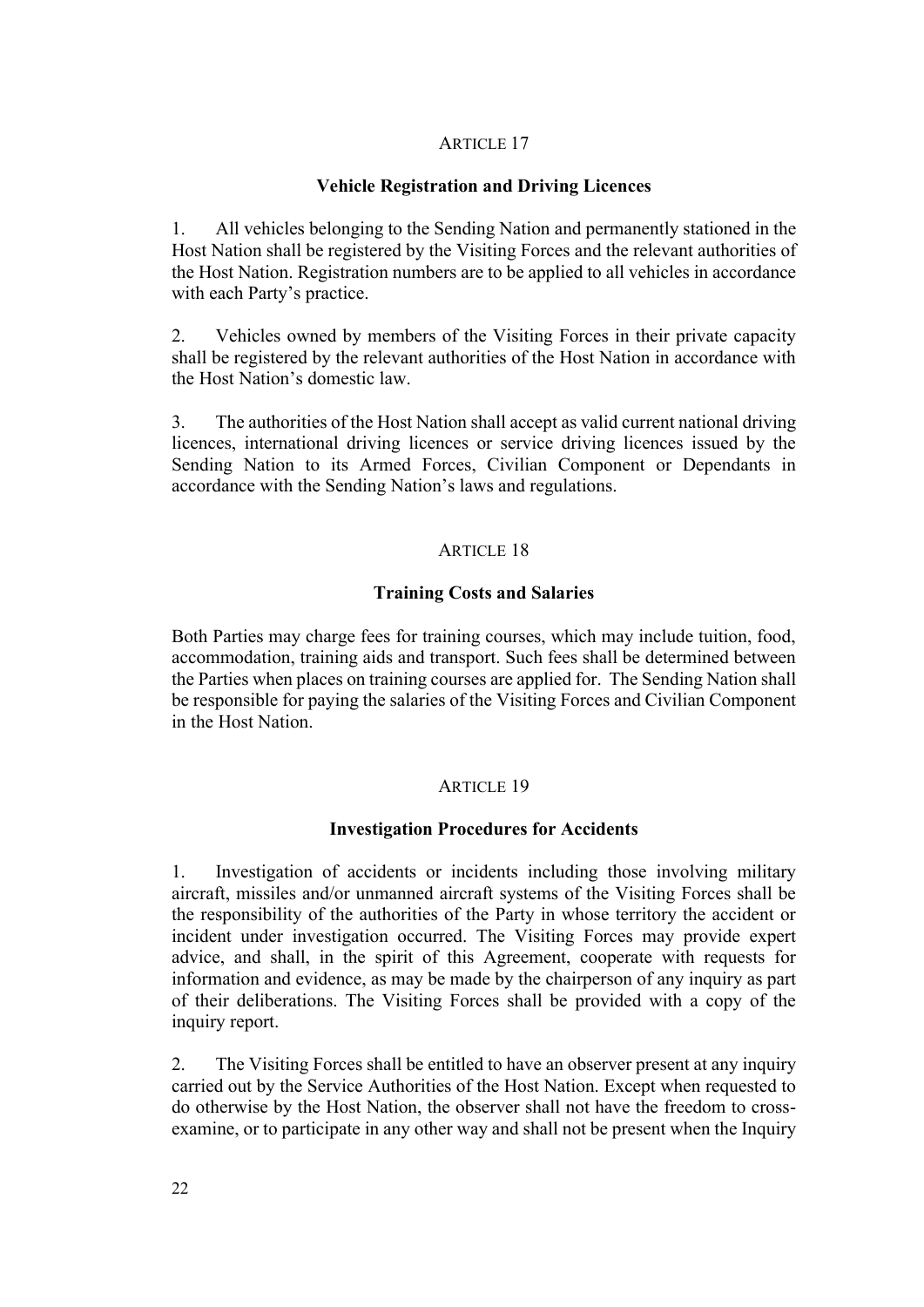is deliberating on its findings and recommendations. The observer shall normally be no higher in corresponding rank than the chairperson of the inquiry.

3. Visiting Forces may conduct further investigations into an accident or incident in the territory of the Host Nation as may be required by the laws or regulations of the Sending Nation. Any requests for information for use in the pursuit of such investigations shall be given consideration by the Host Nation.

# ARTICLE 20

# **Medical, Optical and Dental**

1. At the time of their departure for the Host Nation, Visiting Forces shall be medically fit. The Sending Nation shall be responsible for arranging the provision, and for meeting the cost of, medical, optical and hospital treatment (including the provision of spectacles and dentures) of Visiting Forces, and for arranging evacuation in the event that suitable treatment is not available locally. The Host Nation may be requested to provide treatment where possible which may be subject to charges. However, any emergency medical treatment required by a member of the Visiting Forces shall be provided free of charge.

2. If Visiting Forces are engaged in joint training with the Armed Forces of the Host Nation, the medical facilities available to the Visiting Forces shall be extended to the participating Armed Forces of the Host Nation, where appropriate and necessary.

# ARTICLE 21

# **Death of a Member of the Visiting Forces**

1. The death of a member of the Visiting Forces in the Host Nation shall be reported to the relevant authorities of the Host Nation and Sending Nation. The death shall be certified by a medical practitioner of the Host Nation who is registered and current with the relevant regulatory authority of the Host Nation and who is authorised to issue the death notification or death certificate.

2. If the Host Nation authorities require that an autopsy be carried out on the deceased, this shall be done by a doctor of the Host Nation nominated for the purpose. The Host Nation shall notify the Commander of the Visiting Forces prior to an autopsy taking place. A doctor appointed by the Service Authorities of the Sending Nation may also attend the autopsy which shall take place at a time and location stipulated by the relevant authorities of the Host Nation.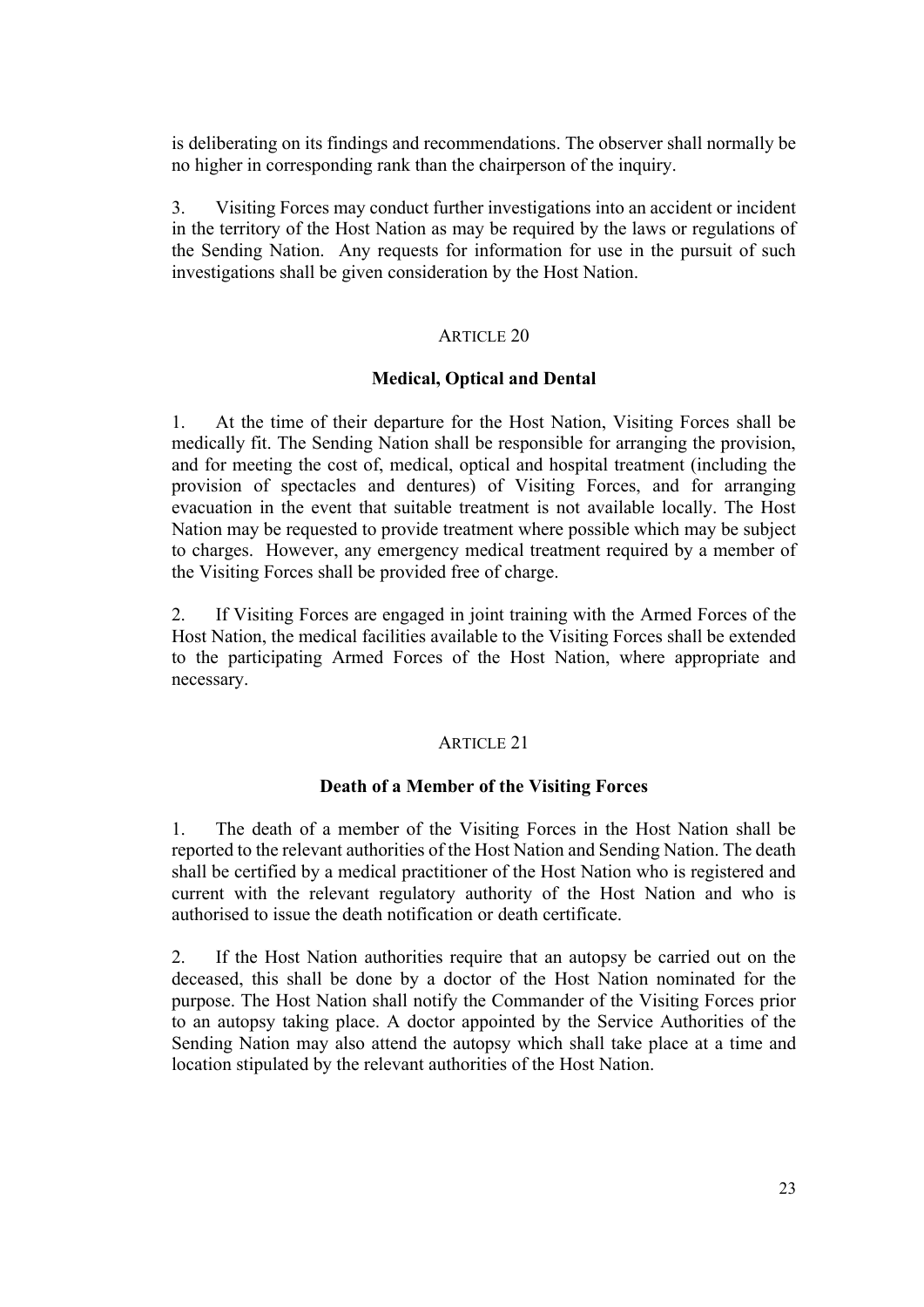# **Protection of Information**

Any classified information or material exchanged or generated in connection with this Agreement shall be used, transmitted, stored, handled and safeguarded in accordance with the Parties' applicable laws and regulations. There shall be no disclosure of such information to any third party without the prior written consent of the originating Party.

# ARTICLE 23

# **Community Relations**

1. The Visiting Forces shall respect and be sensitive to the traditions, customs and cultures of local communities of the places where they are deployed in the Host **Nation** 

2. The Service Authorities of the Sending Nation shall ensure that wherever deployed in the Host Nation, the Visiting Forces shall not harm vulnerable groups in particular the disabled, women and children.

3. The Sending Nation shall pay compensation within the framework of this Agreement where they are found liable for causing any death, injury, loss or damage to the persons and/or property of members of such local communities including that arising from sexual exploitation.

4. The Visiting Forces shall not enter into any memorandum of understanding or agreement with the local community or county/local government except with the consent and participation of the Host Nation.

# ARTICLE 24

# **Inter-Governmental Liaison Committee**

1. There is established an Inter-Governmental Liaison Committee.

2. The Parties shall each nominate not less than four (4) representatives to constitute the Inter-Governmental Liaison Committee. The Inter-Governmental Liaison Committee shall comprise of senior military officers not below the rank of colonel and at least two senior civilian government officers from each side.

3. The Inter-Governmental Liaison Committee shall meet at least two (2) times a year or when a request is made by either Party under Article 6 paragraph 8. The Inter-Governmental Liaison Committee shall meet within seven (7) days of such a request.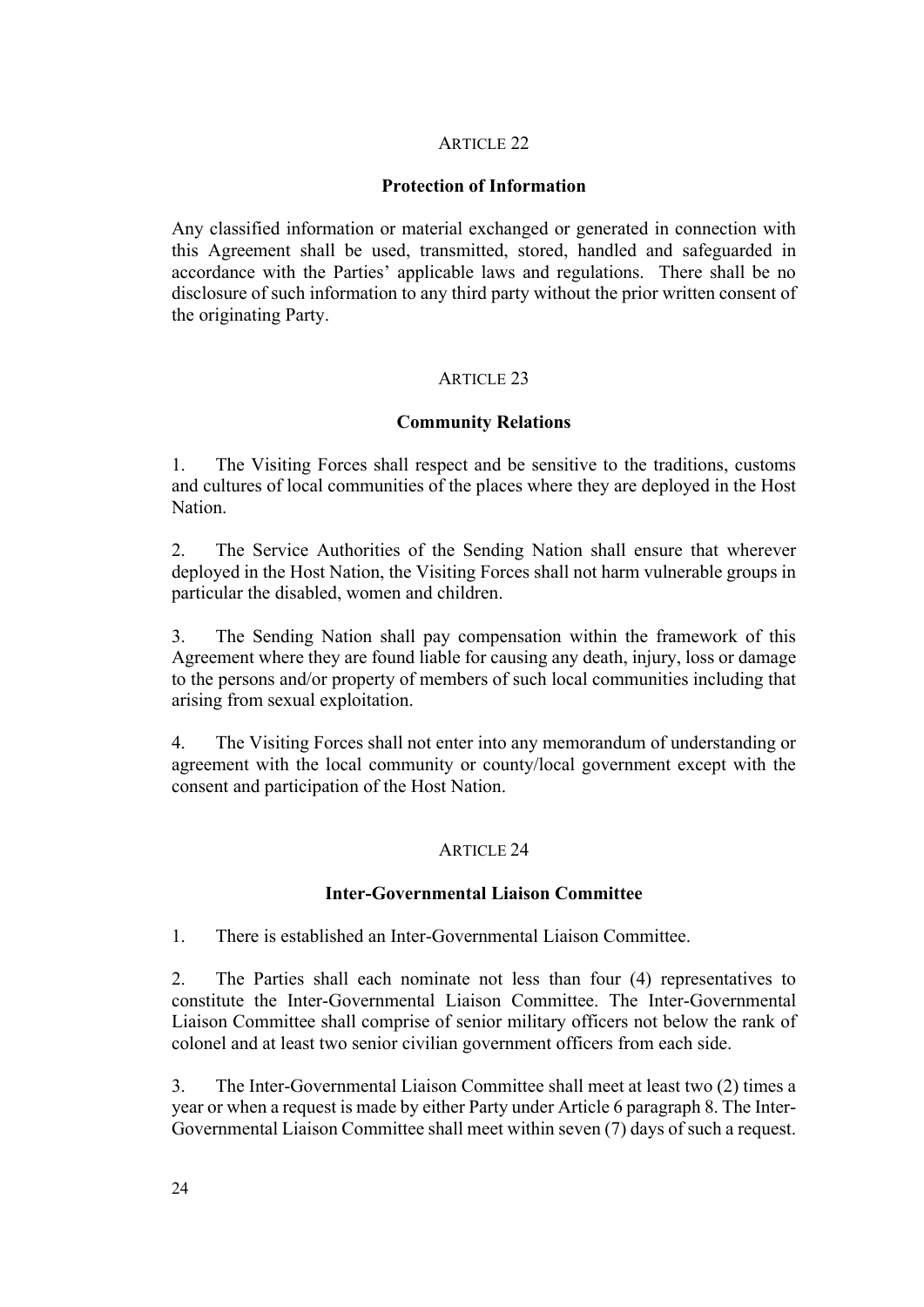It shall meet at such places as the Parties shall mutually agree provided that meetings to determine issues under Article 6, paragraph 8 shall be held in the Host Nation.

- 4. The Inter-Governmental Liaison Committee shall:
	- a. administer and oversee the implementation of this Agreement;
	- b. consider, recommend and oversee the resolution of any disputes referred to it as may arise under Articles 11 (Civil Claims and Liabilities) and 25 (Settlement of Disputes) of the Agreement or in the implementation of this Agreement;
	- c. consider and make recommendations to the Parties in relation to any matter referred to it;
	- d. provide periodic review of the Agreement and make recommendations to the Parties for their consideration;
	- e. refer unresolved civil claims against Visiting Forces for mediation and arbitration as it deems fit and expedient;
	- f. facilitate service of process in accordance with this Agreement and any applicable law;
	- g. undertake the functions set out in paragraphs 5 and 6 of this Article;
	- h. perform any function it is empowered to perform under this Agreement;
	- i. perform any other function assigned to it by the Parties.

5. On referral to it of an incident in accordance with Article 6, paragraph 8, the Inter-Governmental Liaison Committee shall:

- a. receive the initial decision of the Sending Nation whether the incident does or does not constitute an act or omission done in the course of Official Duty;
- b. receive representations from the authorities of the Host Nation or any other person;
- c. in light of these representations determine whether the incident does or does not constitute an act or omission done in the course of Official Duty;
- d. consider any certification of the public interest and the interests of justice from the Attorney General or the Minister of Justice of the Host Nation that would in his/her opinion necessitate the exercise of Host Nation jurisdiction;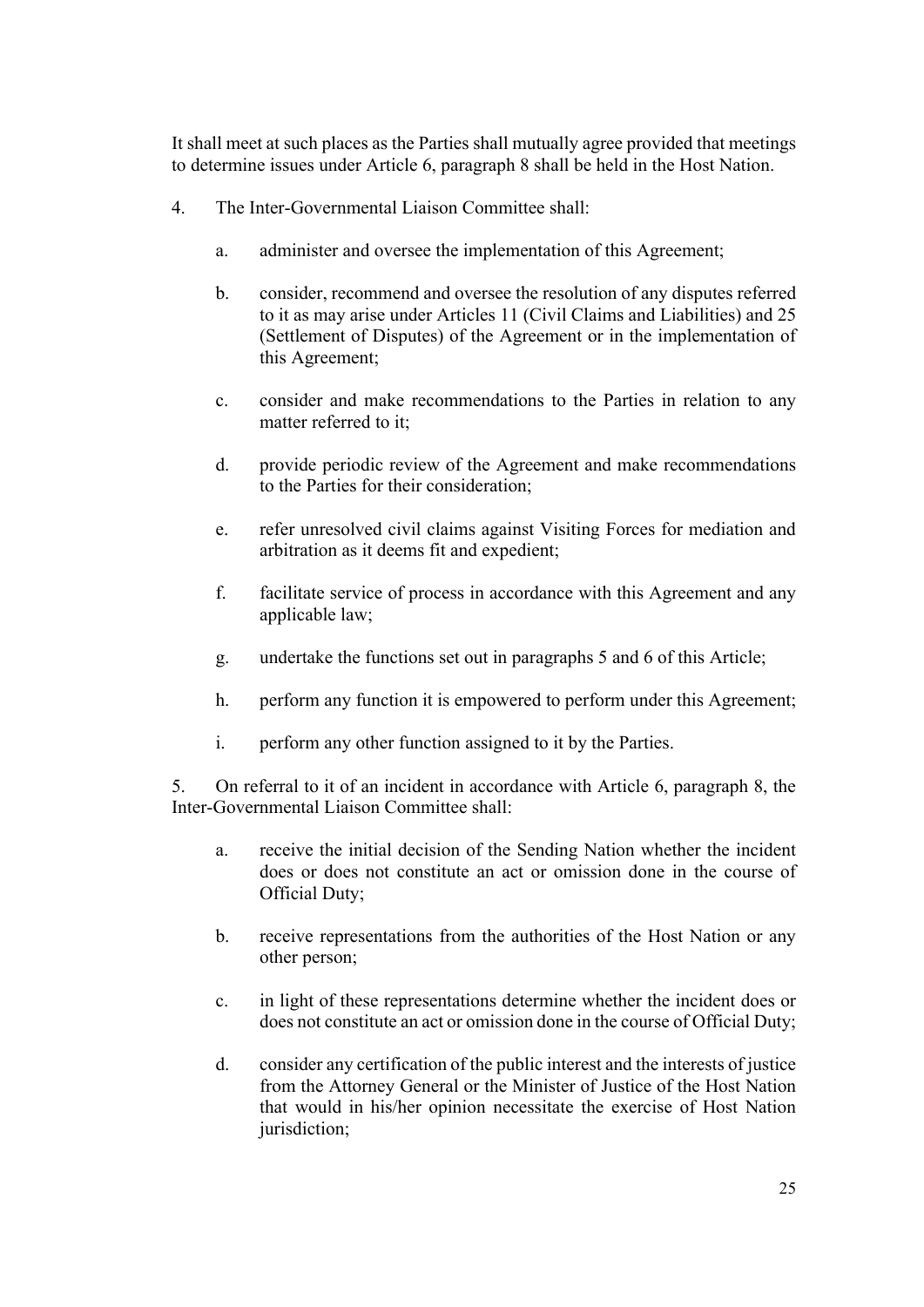- e. in the event of a certification of public interest by the Attorney General or the Minister of Justice determine whether the Sending Nation should waive jurisdiction;
- f. facilitate co-operation with the investigations of the Party with jurisdiction by the other Party and ensure that the Party with jurisdiction keeps the other Party appropriately informed as to the progress of its investigations;
- g. ensure that any necessary representations and evidence are made available to the prosecuting authorities of the Party exercising jurisdiction;
- h. confirm that, when the Sending Nation exercises jurisdiction, any trial shall be held in the Host Nation and be open to the public with full access to observers and victims from the Host Nation, where the rules of the court permit;
- i. ensure that the rights of victims are safeguarded;
- j. ensure that the rights of the accused person are safeguarded and make recommendations to the Parties on the custody of the accused person.

6. In the circumstances where the Inter-Governmental Liaison Committee is unable to reach an agreed position on any issue, that issue shall be referred to diplomatic and political channels for determination. Such determination shall be made as soon as possible bearing in mind the rights of the accused person and the victim.

7. Subject to the provisions of this Agreement, the Inter-Governmental Liaison Committee shall regulate its own proceedings and may formulate rules or regulations to govern its work.

8. The Inter-Governmental Liaison Committee may establish sub-committees for the effective discharge of its functions.

9. The Inter-Governmental Liaison Committee may co-opt into the membership of the sub–committees, persons whose knowledge or skills are considered necessary for the functions of a sub-committee. Any person co-opted may attend a meeting of a sub-committee but shall not participate in the making of decisions.

10. The Inter-Governmental Liaison Committee shall submit annual reports to the Parties and may make such recommendations for the better implementation of the Agreement.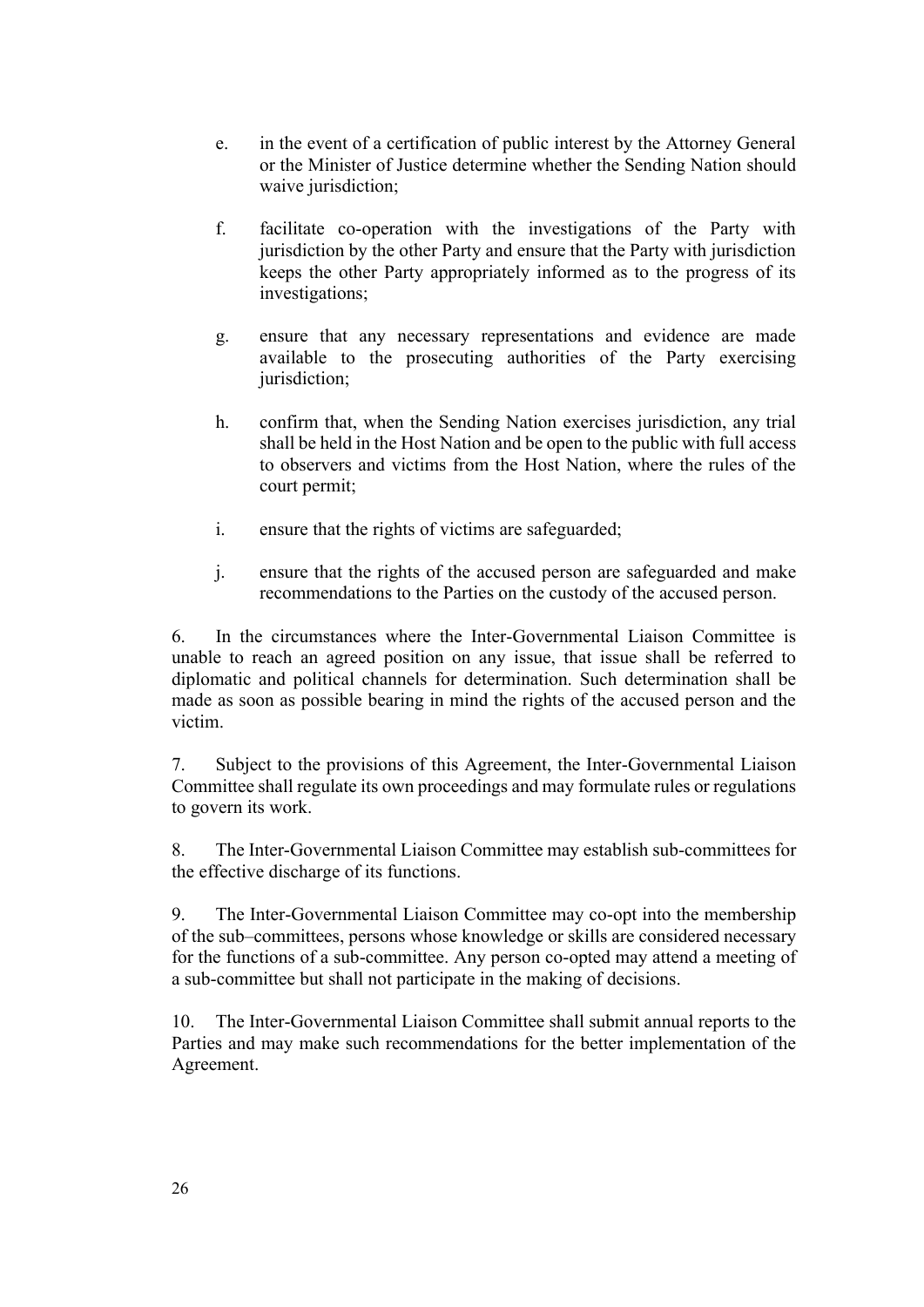# **Settlement of Disputes**

1. Save as is otherwise provided in this Agreement, disputes related to the implementation and/or interpretation of this Agreement shall be resolved by consultation or negotiation between the Parties through the Inter-Governmental Liaison Committee.

2. Disputes not resolved by the Inter-Governmental Liaison Committee in accordance with paragraph 1 of this Article shall be resolved through diplomatic channels.

# ARTICLE 26

# **Entry into Force, Duration, Amendment and Termination**

1. This Agreement supersedes the Defence Cooperation Agreement between the Government of the Republic of Kenya and the Government of the United Kingdom of Great Britain and Northern Ireland concerning Defence Cooperation, signed in duplicate in Nairobi on December 2015 and which entered into force on 11 October 2016.

2. The Agreement shall enter into force on the date of receipt of the later written notification by which the Parties shall notify each other through diplomatic channels of the completion of their respective internal procedures required for the entry into force of the Agreement and shall remain in effect for a period of five (5) years.

3. Either Party wishing to renew this Agreement shall notify the other Party of its intention to renew the Agreement at least twelve (12) months prior to the expiry of this Agreement and the other Party shall consider the same.

4. This Agreement may be amended at any time, in writing, by mutual consent of the Parties. Agreed amendments shall enter into force in accordance with the procedure set out in paragraph 2.

5. This Agreement may be terminated by either Party by giving the other six (6) months written notice of termination. If the Agreement is terminated or it is not renewed, the provisions relating to jurisdiction, civil claims and liabilities, the protection of information and the financial arrangements between the Parties shall continue to apply for as long as necessary. In the event of termination, the Parties shall negotiate the costs arising from termination.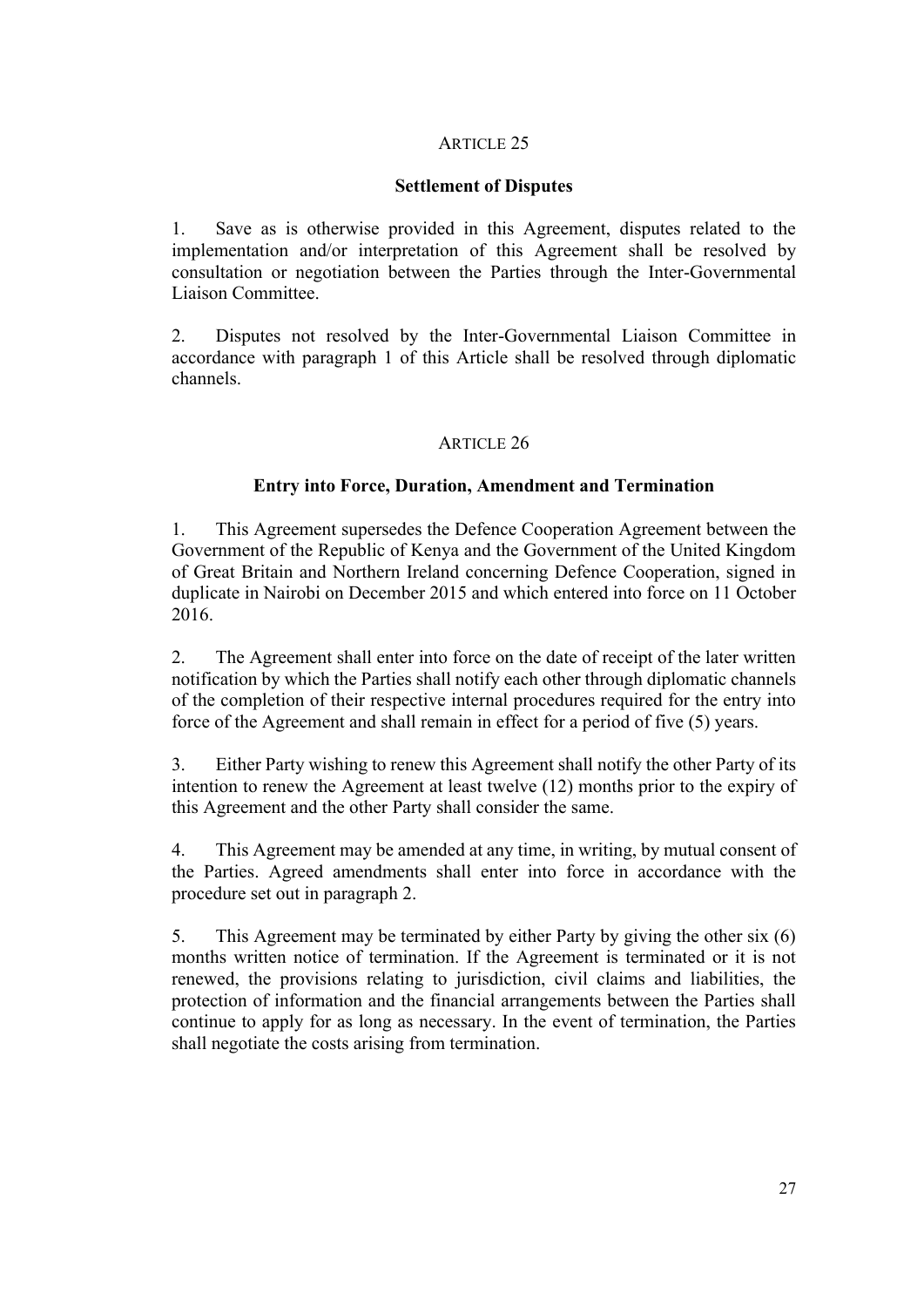In witness whereof the undersigned being duly authorised thereto by their respective Governments have signed this Agreement in two originals in English.

Done at London this 27th day of July Two Thousand and Twenty One.

**For the Government of the United Kingdom of Great Britain and Northern Ireland:**

**For the Government of the Republic of Kenya:**

**BEN WALLACE**

**MONICA JUMA**